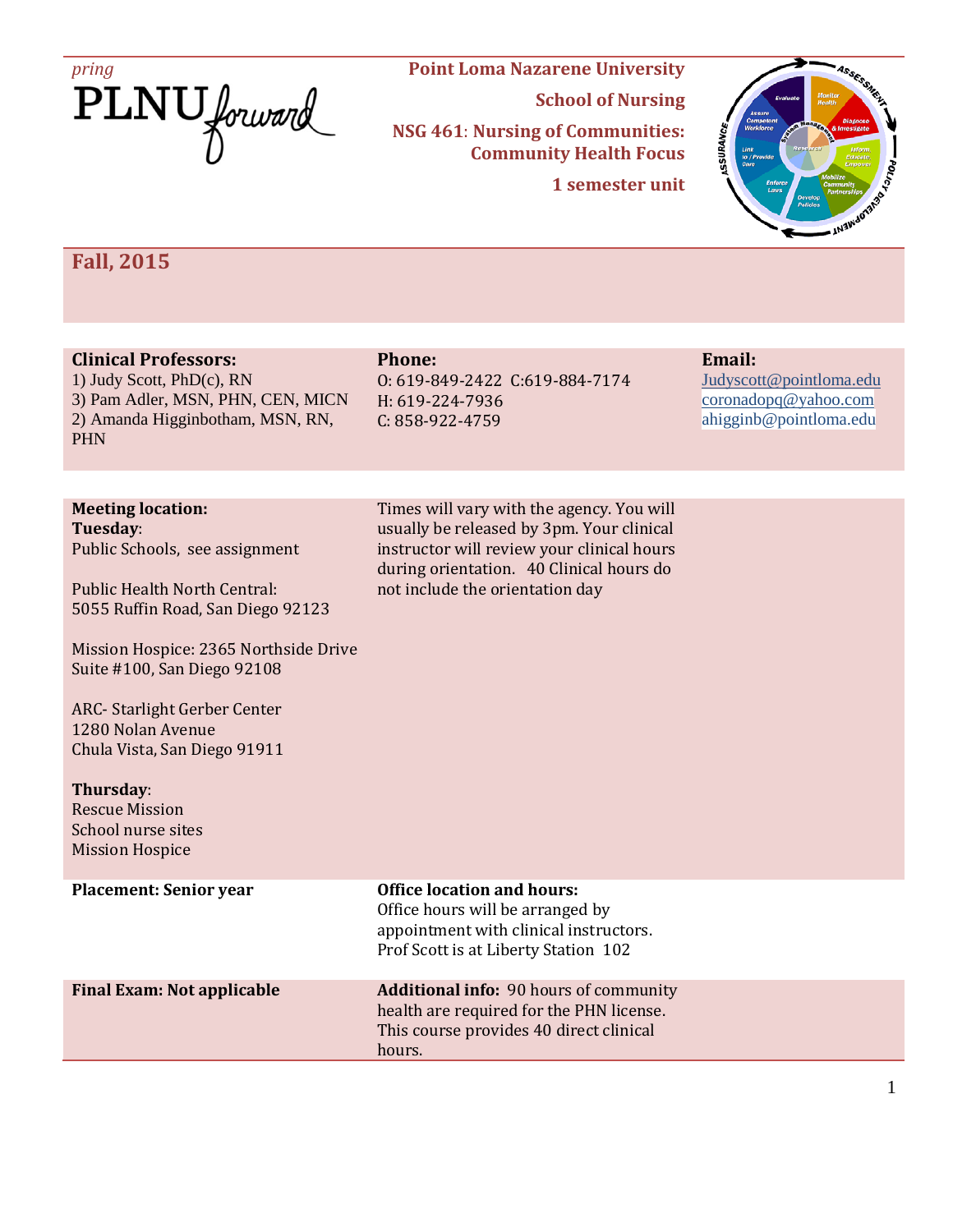# NSG 461- Section 1 *HPC* Meets Tuesdays, 8:00am-2:00pm | Instructor: Professor Scott NSG 461- Section 2 *NCPH* Meets Tuesdays, 8:00am-2:00pm Instructor: Amanda Higginbotham NSG 461- Section 3 *SDRM* Meets Thursdays, 9:00am-3:00pm Instructor: Pam Adler

#### **HOURS: Variable: to be discussed at orientation**

NSG 461 (1) NURSING OF COMMUNITIES: COMMUNITY HEALTH FOCUS

Application of the nursing process to individuals, families, and communities using the concepts studied in Community Health Focus. Students work with families in a health department and a home health agency. *Prerequisites: Senior standing in Nursing program and completion of Sociology 360 Concurrent: Nursing 461*.

Note: A minimum grade of "C" must be achieved in all co-requisite courses in order to progress in the program. GRADING POLICY: Credit/No Credit.

## **PLNU Mission To Teach ~ To Shape ~ To Send**

Point Loma Nazarene University exists to provide higher education in a vital Christian community where minds are engaged and challenged, character is modeled and formed, and service becomes an expression of faith. Being of Wesleyan heritage, we aspire to be a learning community where grace is foundational, truth is pursued, and holiness is a way of life.

# **SON Vision Statement**

The School of Nursing at Point Loma Nazarene University embraces, as a covenant, the commitment to excellence within a dynamic Christian environment in which each one will engage in the sacred work of nursing. This sacred work involves symbolically removing one's shoes in service of others.

*Take off your sandals for the place you are standing is holy ground. Exodus 3:5 NIV* 

# **SON Mission Statement**

The School of Nursing at Point Loma Nazarene University exists to support the university Wesleyan mission and to provide an interdisciplinary learning program of excellence. Graduates of the SON are distinctly identified by grace, truth and holiness, serving others after the example of Christ, as they are sent to fulfill their calling as professional nurses.

*So He got up from the meal, took off His outer clothing, and wrapped a towel around His waist. After that, He poured water into a basin and began to wash His disciple's feet, drying them with a towel that was wrapped around Him. John 13: 4-5 NIVNow that I, your Lord and Teacher, have washed your feet, you also should wash one another's feet. I have set you an example that you should do as I have done for you. John 13: 14-15 NIV* 

# **Course Learning Outcomes**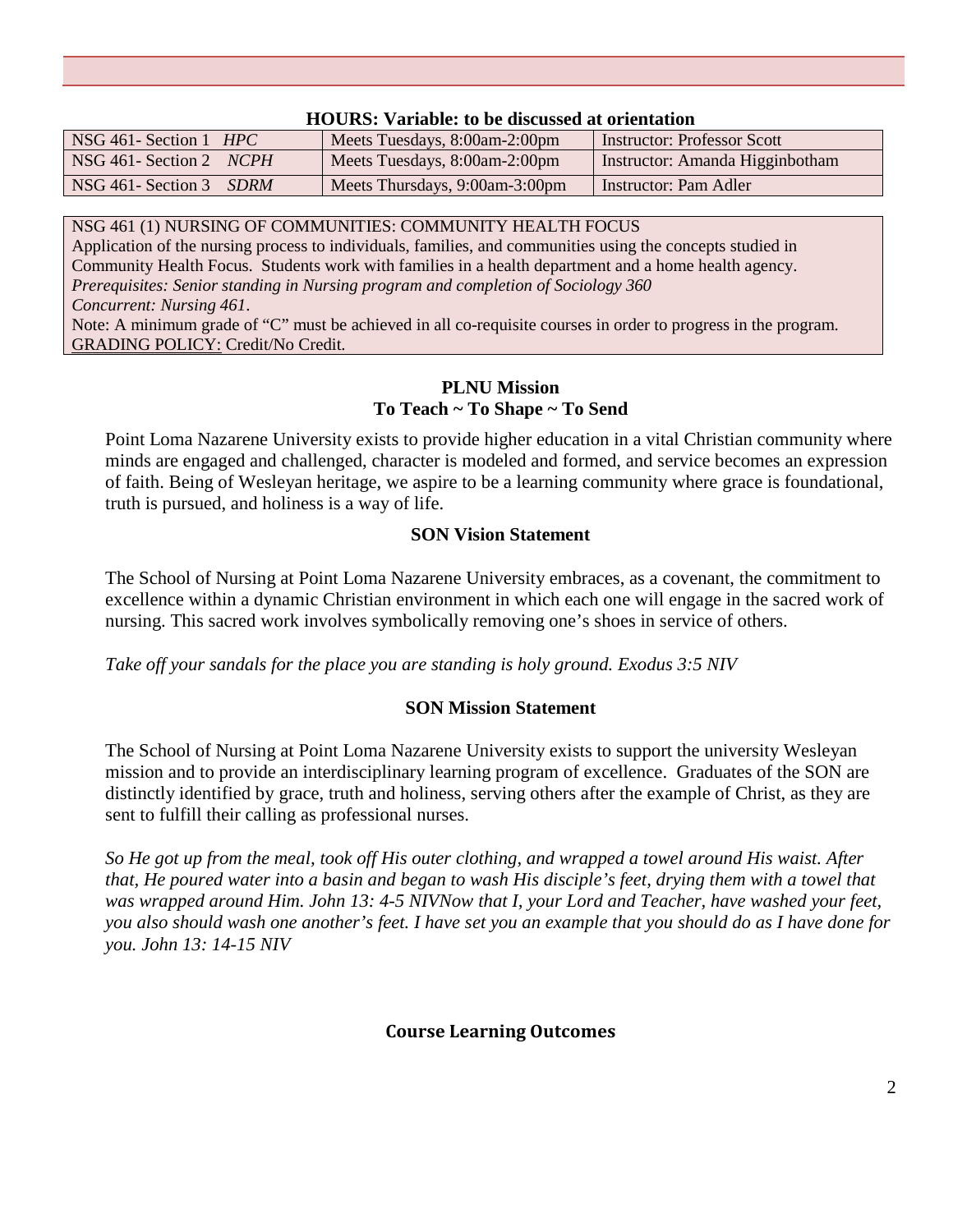**Inquiring Faithfully -** Student will demonstrate knowledge, skill and behavior of the evidence-based practice of nursing which integrates growth in reasoning, analysis, decision-making and the application of theory with the goal of advocating for others and/or self. This includes holistic nursing skills and the nursing process.

Course Learning Outcomes:

- Incorporates population-centered nursing practice, education and research into care of community clients (PLO 1.1,1.3)
- Analyze diverse cultural, ethnic and social backgrounds as sources of patient, family and community needs (PLO 1.4)
- Demonstrates outcome-based and holistic management of client caseload and other assigned responsibilities (PLO 1.2, 1.3, 1.4)
- Models consistent self-care practices for healthy living, including support of self, peers and community clients (PLO 1.5)

**Following Faithfully –** Defined as claiming the challenge from Florence Nightingale that nursing is a "divine imposed duty of ordinary work." The nursing student will integrate the ordinary work by complying with and adhering to regulatory and professional standards (e.g. ANA Code of Ethics, the California Board of Registered Nursing, Scope of Nursing Practice, SON Handbook). This includes taking responsibility, being accountable for all actions and treating others with respect and dignity.

# **Course Learning Outcomes:**

- Promotes public health through partnership with clients and agencies as a model of respect for the needs of others (PLO 2.1, 2.2)
- Assumes responsibility and accountability for provision of quality care with indirect supervision in a community setting (PLO 2.2)
- Analyzes through self-evaluation areas in which further learning is needed, including strategies to to meet these learning needs . (PLO 2.3)

**Communicating Faithfully -** The student will actively engage in the dynamic interactive process that is intrapersonal and interpersonal with the goal of advocating for others and/or self. This includes effective, culturally appropriate communication conveys information, thoughts, actions and feelings through the use of verbal and nonverbal skills.

# **Course Learning Outcomes:**

- Foster open communication among the healthcare team to improve client family and public health outcomes (PLO 3.3, BSN essential VI4; QSEN teamwork and collaboration)
- Adapt teaching strategies that are appropriate and effective for individual clients, groups and communities (PLO3:1,2)
- Assists consumers to exercise their rights to select, participate and evaluate health care (PLO 3.4, 3.5)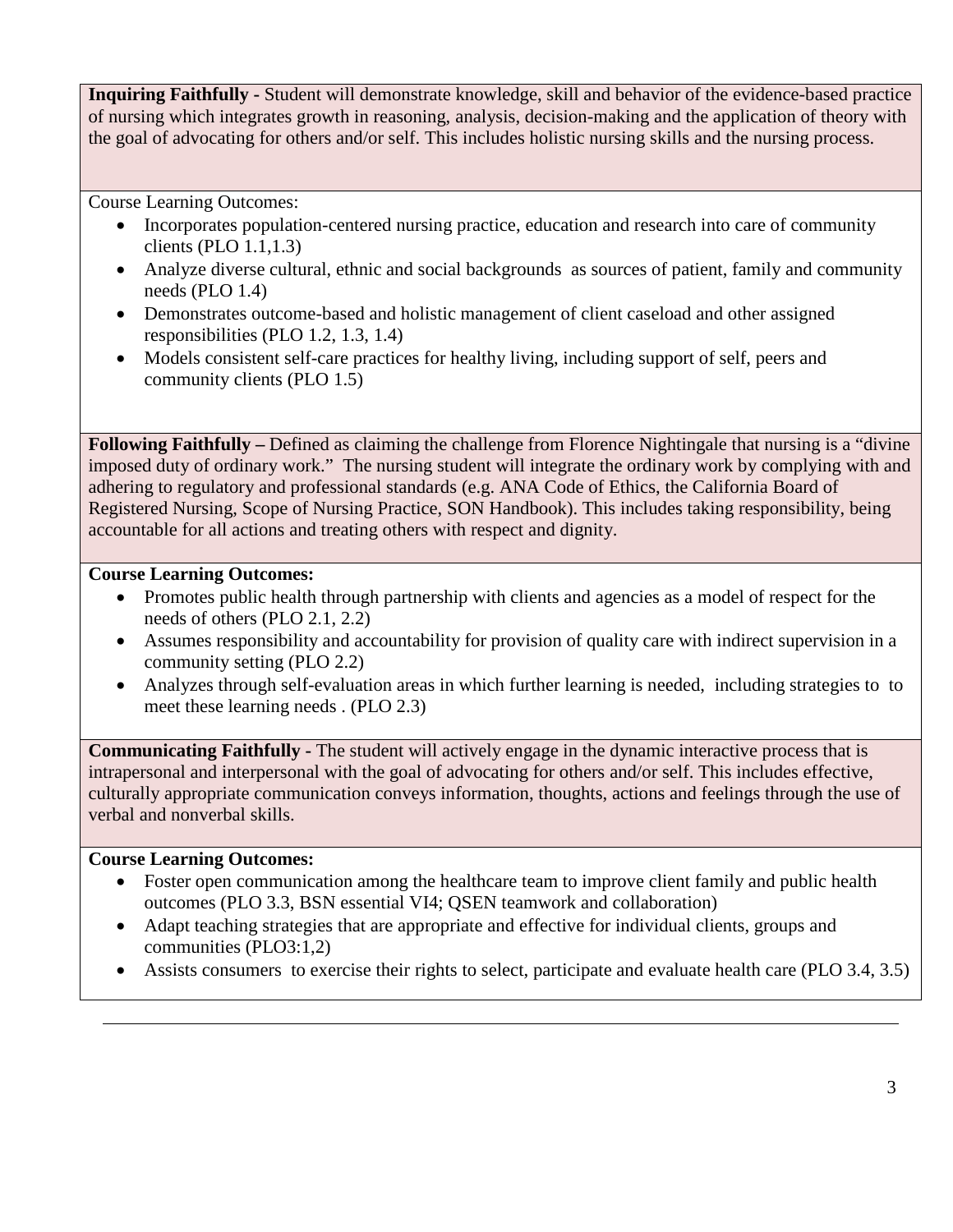**Leading Faithfully -** The student will incorporate a foundational relationship with Christ and others and embrace a willingness to serve others in the midst of life circumstances (e.g., illness, injustice, poverty). The student will role-model the need for "Sabbath Rest" as a means of personal renewal, and true care of the self, so that service to others is optimally achieved. The student will incorporate the characteristics of a servant leader including: humility, courage, forgiveness, discernment.

### **Course Learning Outcomes-**

- Analyze influence of own value system when facing matters of social injustice as it relates to the impact on patient care (PLO 4.1, 4.2)
- Affirms clients informed values and choices when different from the student's own (PLO 5.2)
- Strategize with colleagues and clients the best practices in dissemination of community resources for clients (PLO 4.3)

**Caring Faithfully -** The student will embrace a calling to the ministry of compassionate care for all people in response to God's grace, which aims to foster optimal health and bring comfort in suffering and death.

Course Learning Outcomes:

- Models principles of honesty, respect and concern for well-being of self, colleagues and clients. (PLO 5.1)
- Incorporates those nursing practices that demonstrate respect for ethnic identity, sociocultural practices of clients in the community (PLO5.1, 5.2, 5.3)
- Partners in service opportunities in the community to promote health and wellness (PLO5.1,5.2)
- Integrate ethical/legal standards of nursing practice into the community settings (PLO5.3)

# **COURSE CREDIT HOUR INFORMATION**

For this 1 unit course, a minimum of 40 hours must be completed to receive credit. These hours were determined according to the California BRN formula (i.e. hours=3 hours X# of units per week in the semester) and is inclusive of pre and post clinical preparation.

*Special Note* :Faculty reserves the right to make necessary schedule changes to this syllabus as the semester progresses. Every attempt will be made to minimize the inconvenience to the student in the event of a change to the syllabus. Students will be notified of changes via eclass announcement section, with accompanying email notification, in a timely manner.

# **PORTFOLIO REQUIREMENT**

At the conclusion of each course, students are expected to complete/update a LiveText<sup>®</sup> portfolio including self-evaluation of outcomes using the BSN Growth Portfolio template. The portfolio provides evidence supporting professional development and attainment of PLNU SON BSN graduate outcomes. For this course, the following assignment(s) are **required** to be submitted in LiveText®.

• Signature Assignment: Both sections of the Community Project

Students are strongly encouraged to submit additional coursework into LiveText to demonstrate personal and professional growth.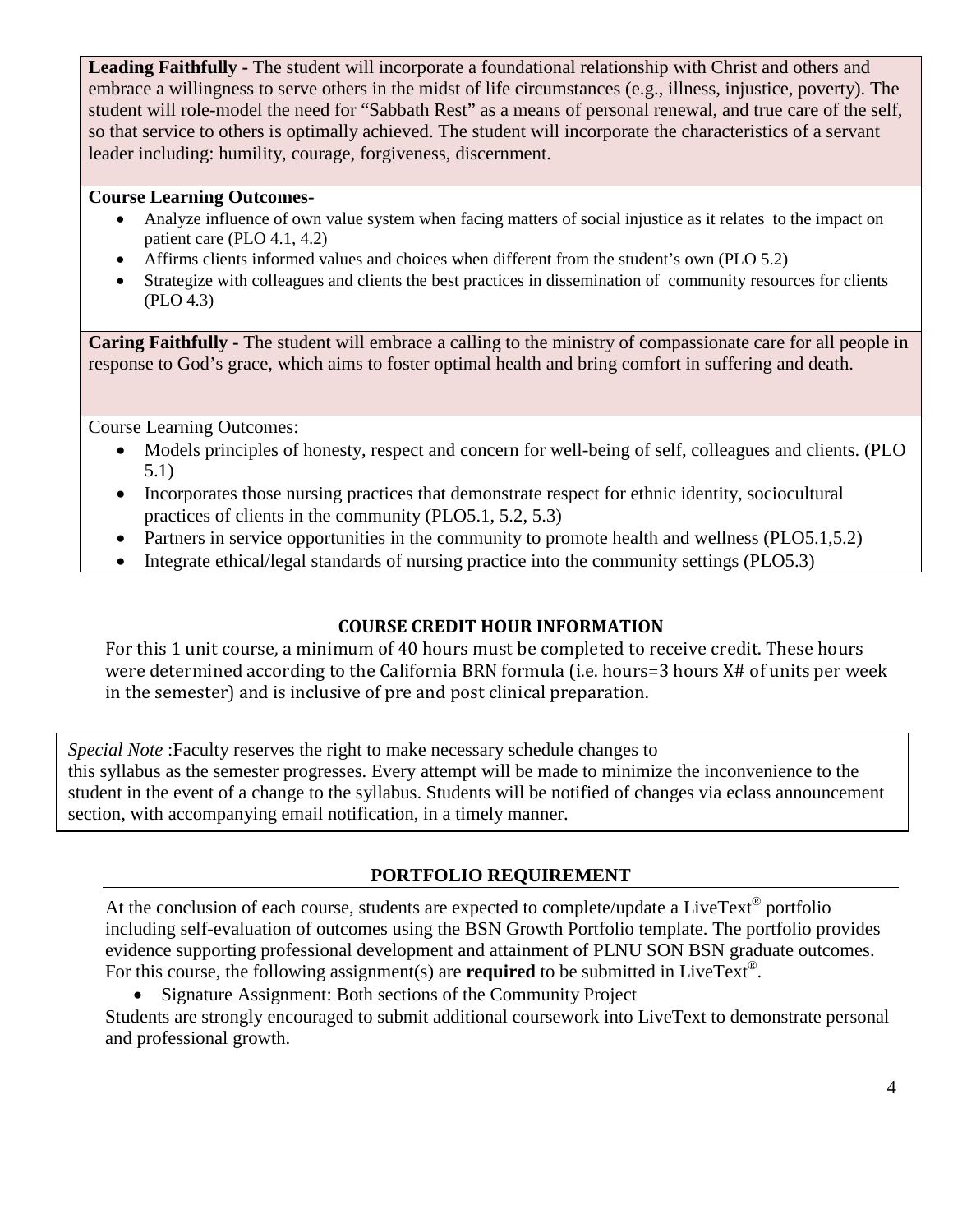#### **LEADERSHIP REQUIREMENT**

Attendance of at least one SON meeting is required on an annual basis for each student.

#### **Professional Commitment and LEARNING STRATEGIES**

Professor Adler, Professor Higginbotham and I are committed to providing you with a rich community experience. Each setting serves a varied community population. You will have the opportunity to experience other community settings from peer presentations in NSG 460. Should time allow, there *may* be a tour of St. Vincent DePaul facility. Your clinical rotation may place you in a community agency, Mission Hospice or a school for the 5 weeks, where you will function alongside a community nurse. You will work together in your clinical groups to provide community client education, and I expect that following your experience, your understanding of your role as an acute care nurse, should you become one, will have an expanded and incorporate a more holistic view of community clients. Keep in mind that your clients spend the least possible amount of time in the hospital, and the greatest part of their lives interacting with the health care system in the community. Whether you practice in the community or in acute care, this course should provide you a wide-angle lens view!

We expect you to come on time to clinical, prepared to care for your clients. All assignments due on a clinical day will be turned in pre- or post- conference. Since each setting differs in the way the clinical day is managed, you will receive guidance from your clinical instructor

#### **ATTENDANCE AND PARTICIPATION**

Regular and punctual attendance at all classes is considered essential to optimum academic achievement. If the student is absent from more than 10 percent of class meetings, the faculty member has the option of filing a written report which may result in de-enrollment. If the absences exceed 20 percent, the student may be de-enrolled without notice. If the date of de-enrollment is past the last date to withdraw from a class, the student will be assigned a grade of W or WF consistent with university policy in the grading section of the catalog. *All clinical absences or tardiness must be made up. Please call your clinical instructor if you are late or absent for any reason prior to the clinical time between 6-7 a.m.*

### **INCOMPLETE AND LATE ASSIGNMENTS**

All assignments are to be submitted per this syllabus and calendar, including Canvas assignments. I expect that your assignments will be turned in on time (a minimum of 10% will be deducted for each day an assignment is late, unless prior arrangements have been made with me). *For clinical assignments, your clinical instructor will inform you as to the way assignments should be submitted, i.e. journals and observations.*

### **SCHOOL OF NURSING**

#### **PROFESSIONAL STANDARDS**

Students are required to adhere to professional standards while students at PLNU. The nursing department had developed these standards to provide clarification of expected professional behaviors.

- 1. Presenting yourself professionally in interactions with all persons
- 2. Behaving with honesty and ethics
- 3. Respectful communication techniques
- 4. Being proactive versus reactive
- 5. Accepting accountability for one's own actions
- 6. Being prepared and punctual

#### **Additional guidelines:**

Social networking sites are a great way to connect with many others. These sites can be used to your disadvantage and all persons are advised to employ professional standards on these sites. A general rule would be if what you have posted does not enhance your professional image then it probably needs to be reviewed.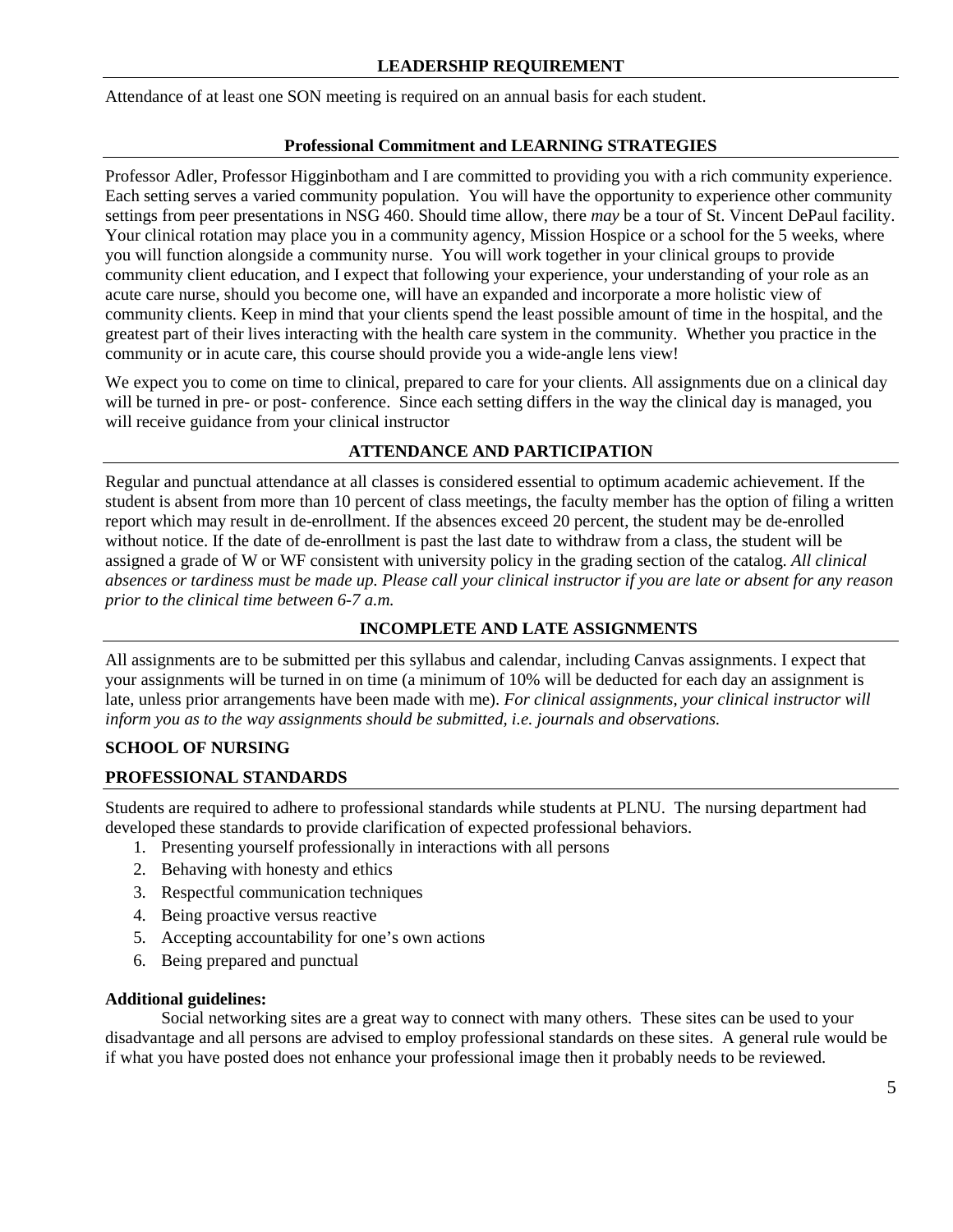The use of Laptops, cell phones and other electronic devices is at the discretion of the course instructor. Generally it is considered inappropriate to use any device for alternate uses not related to the class being taught. Cell phones should be kept on vibrate or silent during class times unless arrangements have previously been made.

Speaking negatively, relating stories or presenting a biased viewpoint about any class, instructor or other student that is not supportive of the individual involved and can be perceived as incivility. Disagreements are a part of life- but should be worked through in a private manner. Questioning the integrity of a persons' character is disrespectful. Each person is responsible and accountable for their words and actions.

Plagiarism or cheating in any class as a pre-nursing or nursing major will have consequences within the School of Nursing. Disciplinary action will be at the discretion of the instructor, the guidance of the Dean of the School of Nursing, and SON handbook and may include assignment/class failure and possible dismissal from the program.

#### **ACADEMIC DISHONESTY**

Students should demonstrate academic honesty by doing original work and by giving appropriate credit to the ideas of others. As explained in the university catalog, academic dishonesty is the act of presenting information, ideas, and/or concepts as one's own when in reality they are the results of another person's creativity and effort. Violations of university academic honesty include cheating, plagiarism, falsification, aiding the academic dishonesty of others, or malicious misuse of university resources. A faculty member who believes a situation involving academic dishonesty has been detected may assign a failing grade for a) that particular assignment or examination, and/or b) the course following the procedure in the university catalog. Students may appeal also using the procedure in the university catalog. See [Academic Policies](http://www.pointloma.edu/experience/academics/catalogs/undergraduate-catalog/point-loma-education/academic-policies) for further information.

#### **ACADEMIC ACCOMMODATIONS**

While all students are expected to meet the minimum academic standards for completion of this course as established by the instructor, students with disabilities may request academic accommodations. At Point Loma Nazarene University, students must request that academic accommodations by filing documentation with the [Disability Resource Center](http://www.pointloma.edu/experience/offices/administrative-offices/academic-advising-office/disability-resource-center) (DRC), located in the Bond Academic Center. Once the student files documentation, the Disability Resource Center will contact the student's instructors and provide written recommendations for reasonable and appropriate accommodations to meet the individual needs of the student. See [Academic Policies](http://www.pointloma.edu/experience/academics/catalogs/undergraduate-catalog/point-loma-education/academic-policies) in the undergrad student catalog.

#### **FERPA POLICY**

In compliance with federal law, neither PLNU student ID nor social security number should be used in publicly posted grades or returned sets of assignments without student written permission. This class will meet the federal requirements by (Note: each faculty member should choose one strategy to use: distributing all grades and papers individually; requesting and filing written student permission; or assigning each student a unique class ID number not identifiable on the alphabetic roster.). Also in compliance with FERPA, you will be the only person given information about your progress in this class unless you have designated others to receive it in the "Information Release" section of the student portal. See [Policy Statements](http://www.pointloma.edu/experience/academics/catalogs/undergraduate-catalog/policy-statements) in the undergrad student catalog.

#### **USE OF TECHNOLOGY**

Point Loma Nazarene University encourages the use of technology for learning, communication, and collaboration. The use of technology during class will be determined at the discretion of the faculty. *Cell phones may not be used in clinical sites. However, it is advisable to have your cell phone for travel to and from school and clinical sites.*

#### **REQUIRED TEXTS & RECOMMENDED STUDY RESOURCES**

#### **REQUIRED TEXTS: Same texts as NSG 460**

**METHODS OF EVALUATION**: This is a credit/no credit course. Students must meet a minimum of **75%** of the standards listed on the *Clinical Evaluation Form* to receive "Credit". This means that 14 of 18 outcomes must be met at the final evaluation. There will be a midterm self and instructor evaluation as well as a final evaluation.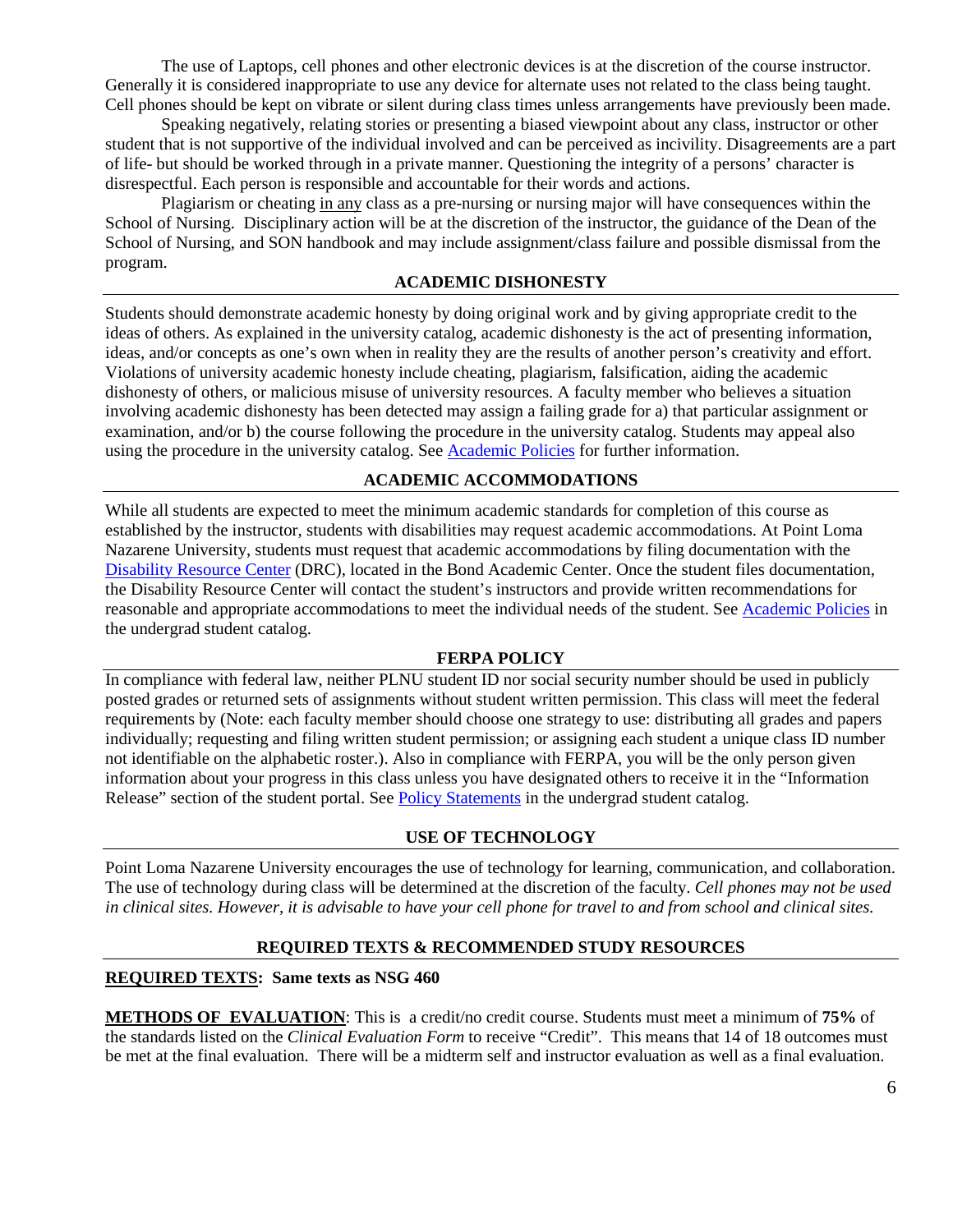It is not expected that you will have fulfilled all requirements at the midterm, but students should use the midterm evaluation to plan to meet the outcomes as required.

# **COURSE TOPIC OUTLINE**

JOURNAL GUIDELINE PRECEPTOR EVALUATION EXPERIENCE REPORT GUIDELINE HOME VISIT PREPARATION AND EVALUATION PRECEPTOR EVALUATION MIDTERM (as needed)/FINAL EVALUATION RECORD OF CLINICAL HOURS

### **TOPICS: Journals: These are private, post to Canvas on the NSG 460/461 calendar due date**

#### **Journal #1**

- A. Tell me about yourself:
	- What do you want to do in nursing?
	- What do you like to do outside of nursing?
	- What are your strengths and areas of growth?
- B. Public Health Nursing
	- What have you heard or know of PHN? (positives and negatives)
	- How do you think PHN is related to what you want to do in the future?
- C. What are you expectations for this semester?
- D. What would you like to learn or accomplish this semester? How can I help you get there?

#### **Journal #2**

- A. What are you enjoying this semester?
- B. What are you having difficulty with this semester?
- C. How is this clinical measuring up to your expectations?
- D. How has working with your clients affected you? (Humility, Respect, Courage?)
- E. How will you be using this experience to help you as a nurse?

#### **Journal #3**

PHN Knowledge and Insights

A. What did you learn in CHN clinical (new insights, values, beliefs)?

- How has your perception or understanding of PHN changed?
- What aspect or concepts of PHN do you find difficult adjusting to? What do you find easier to grasp?
- How will you continue to apply these concepts in your future area of nursing?
- B. How are the clients/families in your caseload different as a result of your interaction?
- C. How is the community different because of your involvement in that clinical agency?
- D. How are you different as a result of this clinical?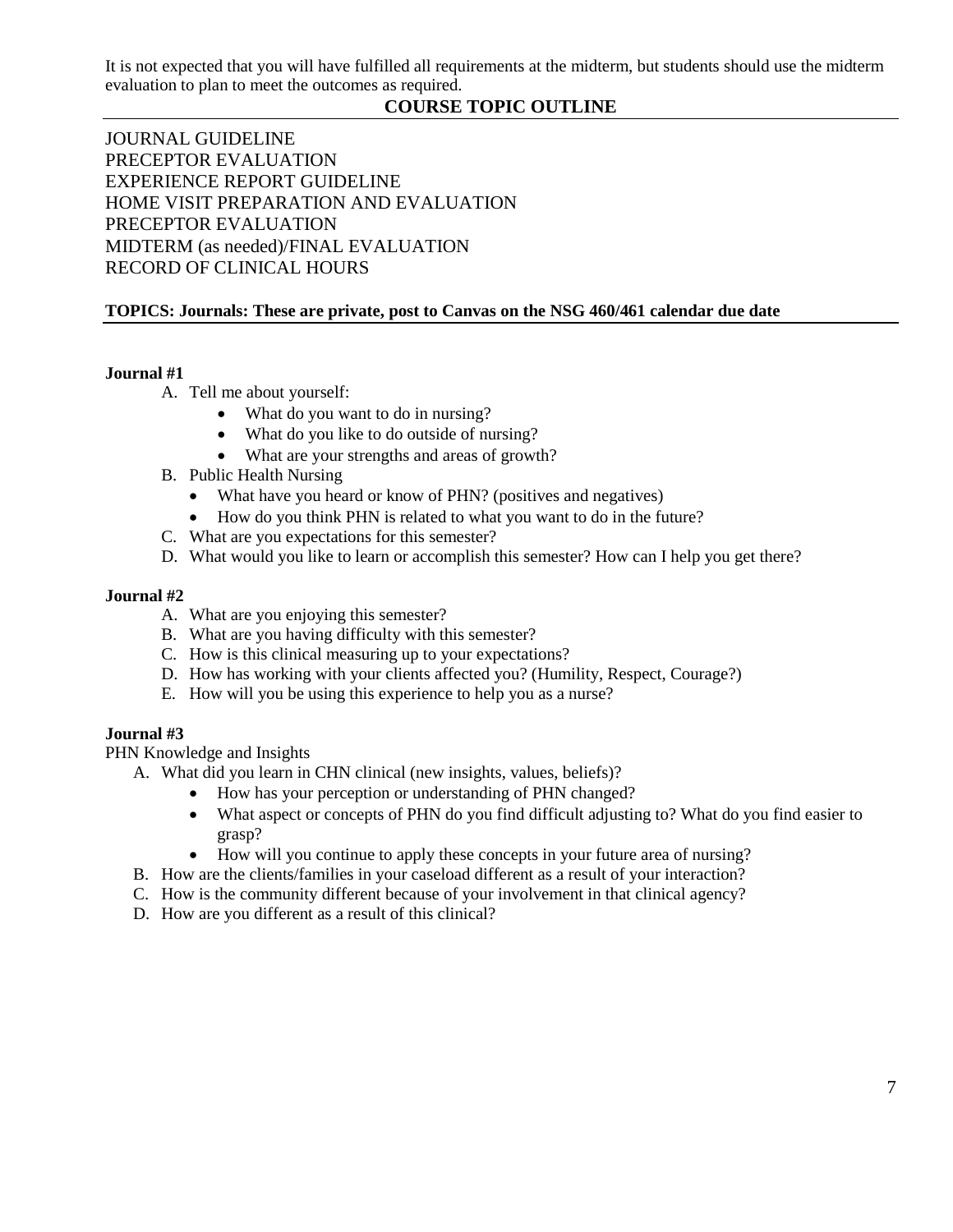Point Loma Nazarene University *School of Nursing* Nursing of Communities: Community Health Focus Practicum NSG 461

### **(Student at Hospice, PHN, Gary and Mary West Center, Schools, ARC, SOT, other offsite) Preceptor Evaluation of Student Clinical Activities**

| Location:                                                                                                 |                        |  |  |
|-----------------------------------------------------------------------------------------------------------|------------------------|--|--|
| <u>Outcomes:</u>                                                                                          | <b>Circle Response</b> |  |  |
| 1. Provides safe, organized, holistic and effective care, based on synthesis of knowledge.                | Yes / No               |  |  |
| 2. Uses nursing process effectively while caring for client(s).                                           | Yes / No               |  |  |
| 3. Provides rationale for nursing decisions using relevant knowledge, principles, and<br>theories.        | Yes / No               |  |  |
| 4. Incorporates knowledge of sociocultural contexts and environments in the provision<br>of nursing care. | Yes / No               |  |  |
| 5. Relates therapeutically with clients in various health states.                                         | Yes / No               |  |  |
| 6. Communicates/collaborates effectively with health team members to ensure quality<br>client care.       | Yes / No               |  |  |
| 7. Acts as a client advocate.                                                                             | Yes / No               |  |  |
| 8. Is accountable for own nursing practice and professional growth.                                       | Yes / No               |  |  |

#### **Student Tasks Completed:**

#### **Student Strengths:**

**Student Areas for Growth:**

**Summary:**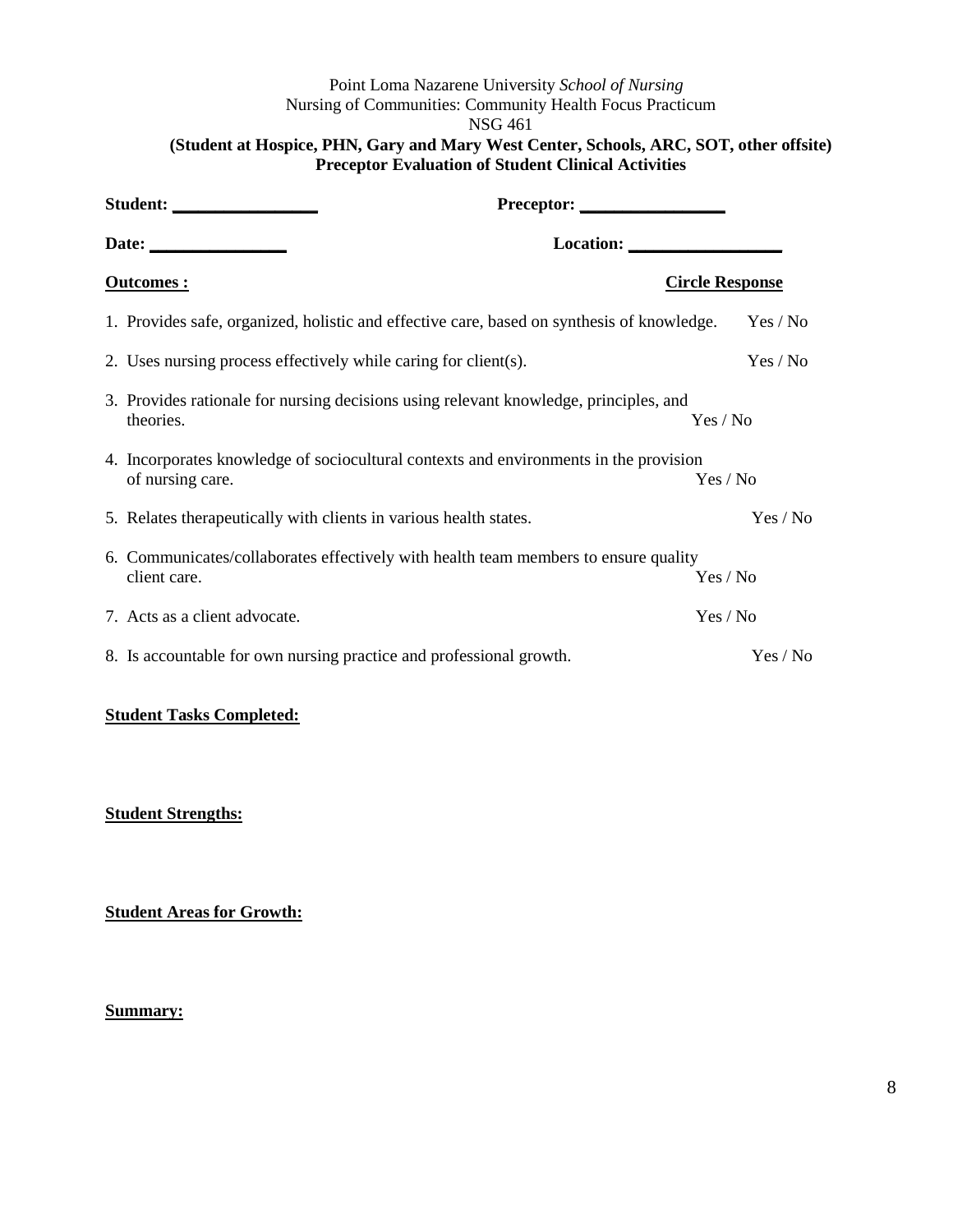#### **TOPIC: Home Visit/ or daily teaching log: Preparation and Evaluation Form**

Date:\_\_\_\_\_\_\_\_\_\_\_\_\_\_\_\_\_\_\_\_\_\_\_\_\_\_\_\_\_\_\_\_

Family/education event :\_\_\_\_\_\_\_\_\_\_\_\_\_\_\_\_\_\_\_\_\_\_\_\_\_\_\_\_\_\_ Student:\_\_\_\_\_\_\_\_\_\_\_\_\_\_\_\_\_\_\_\_\_\_ Family/event Information:

Plan/Objectives for today's visit/education : (Expected outcomes—write in behavioral terms from the client's perspectives.)

Long term objectives/goals:

Assessments I plan to make today:

Questions I plan to ask today:

Resources used to prepare for Home Visit: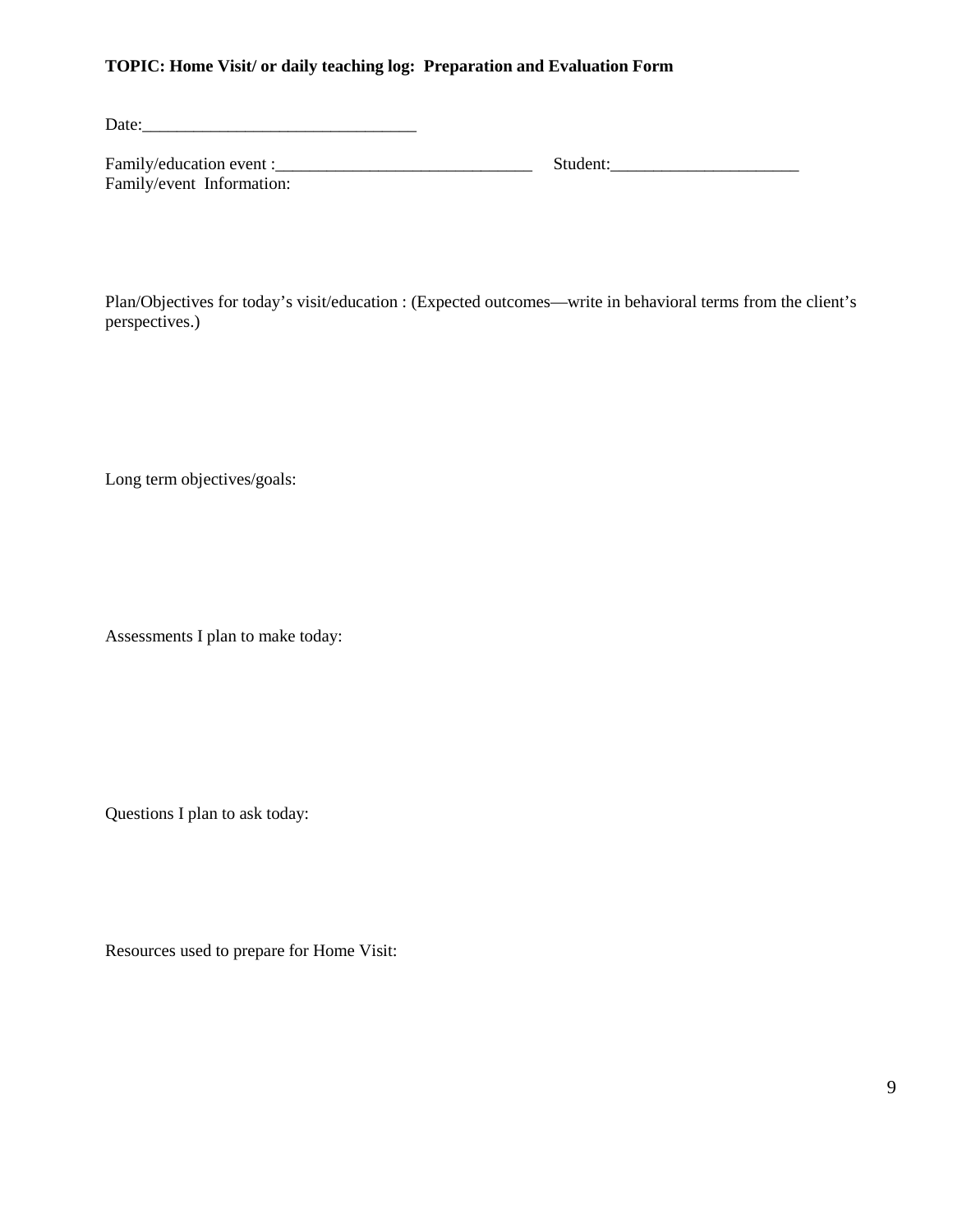Planned nursing interventions:

Evaluation:

Follow up activities: (Referrals, additional information to look up, etc.)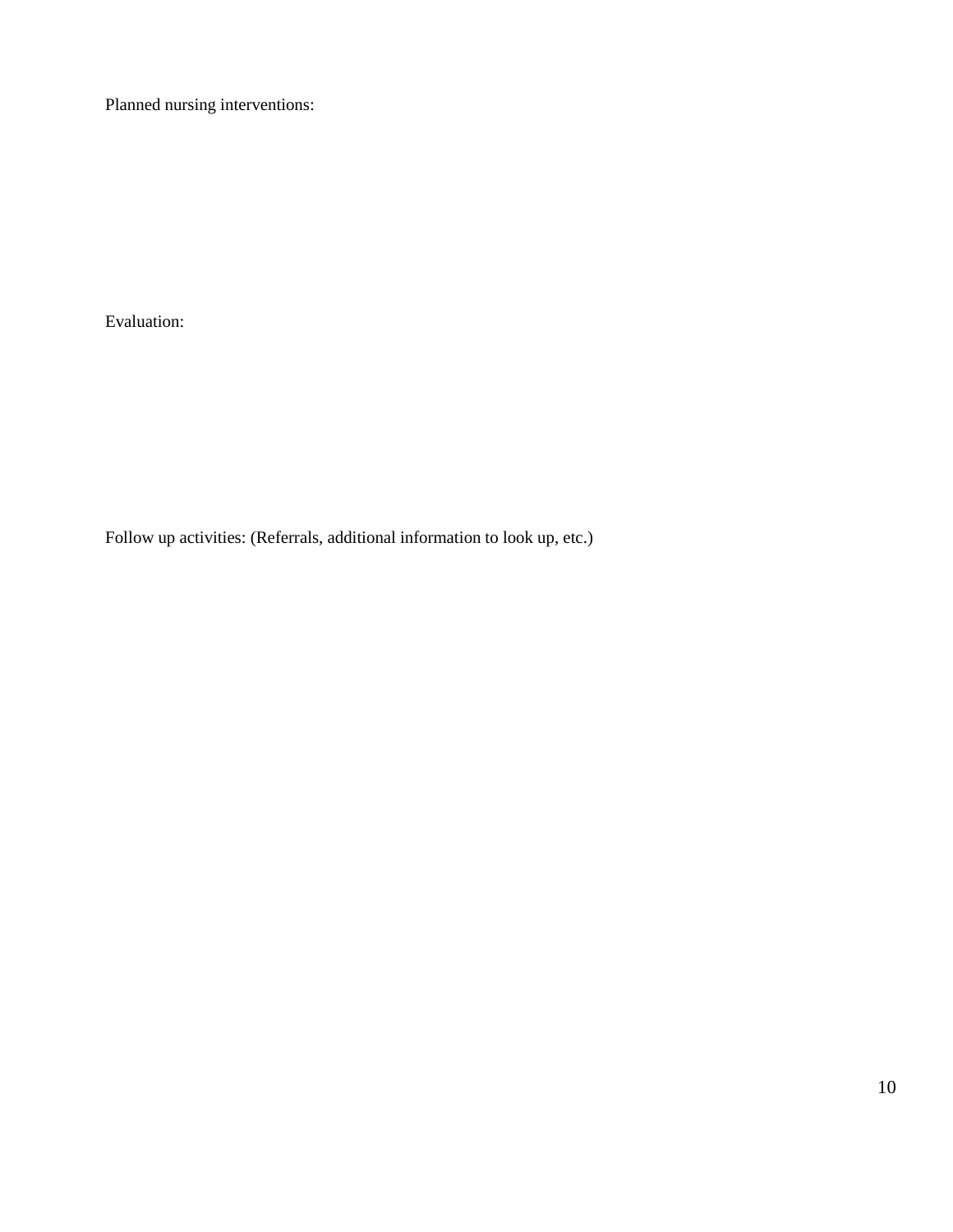#### Point Loma Nazarene University *School of Nursing* Nursing of Communities: Community Health Focus Practicum NSG 461

#### SENIOR CLINICAL EVALUATION FORM

| <b>Student Name:</b>    |                    |
|-------------------------|--------------------|
| <b>Instructor Name:</b> |                    |
| Semester/Year:          | Clinical Facility: |

#### *Adheres to ANA Standards of Practice*

### **CRITICAL BEHAVIORS WHICH IMMEDIATELY RESULT IN PROBATION OR POSSIBLE FAILURE OF COURSE:**

- 1. Falsifying a client record.
- 2. Blatant disregard of client confidentiality.
- 3. Denying responsibility for ones own deviation from standard practice.
- 4. Actions which place the client in jeopardy.
- 5. Actions which place student or colleague in jeopardy.
- 6. Abusive behavior toward clients.
- 7. Ignoring the need for essential information before intervening.
- 8. Not maintaining the standards of professional practice (for example: **uniform**, **conduct**, **communication**)

#### **Directions to student/faculty/preceptor (as applicable) must be given:**

Student Self-Evaluation: Use blue or black ink. This document may be generated by computer, but must be signed by student and instructor. Rate yourself in each category by placing a check in the box where you feel that you are performing. Narrative discussion can follow in each area to further explain the competencies. Instructor Evaluation: Use different colored ink.

Instructor may elect to document in narrative fashion and attach to the student self-eval. Faculty must also check the box appropriate to each competency for evaluation.

#### *Student MUST meet standards in a minimum of 75%. There are 18 outcomes- student meets 14 outcomes to pass clinical.*

| <b>Leadership/Service Component:</b> Met in Leadership/Management course |                                               |     |                               |
|--------------------------------------------------------------------------|-----------------------------------------------|-----|-------------------------------|
|                                                                          | Date and School of Nursing Committee attended |     |                               |
| Completed 100% of clinical time                                          | YES                                           | NO. |                               |
| Make-up time completed/arranged                                          | YES                                           | NO. | N/A                           |
| Number of hour's missed/made-up                                          |                                               |     |                               |
| <b>Portfolio Reviewed</b>                                                | <b>YES</b><br>term)                           |     | NO (Must be acknowledged each |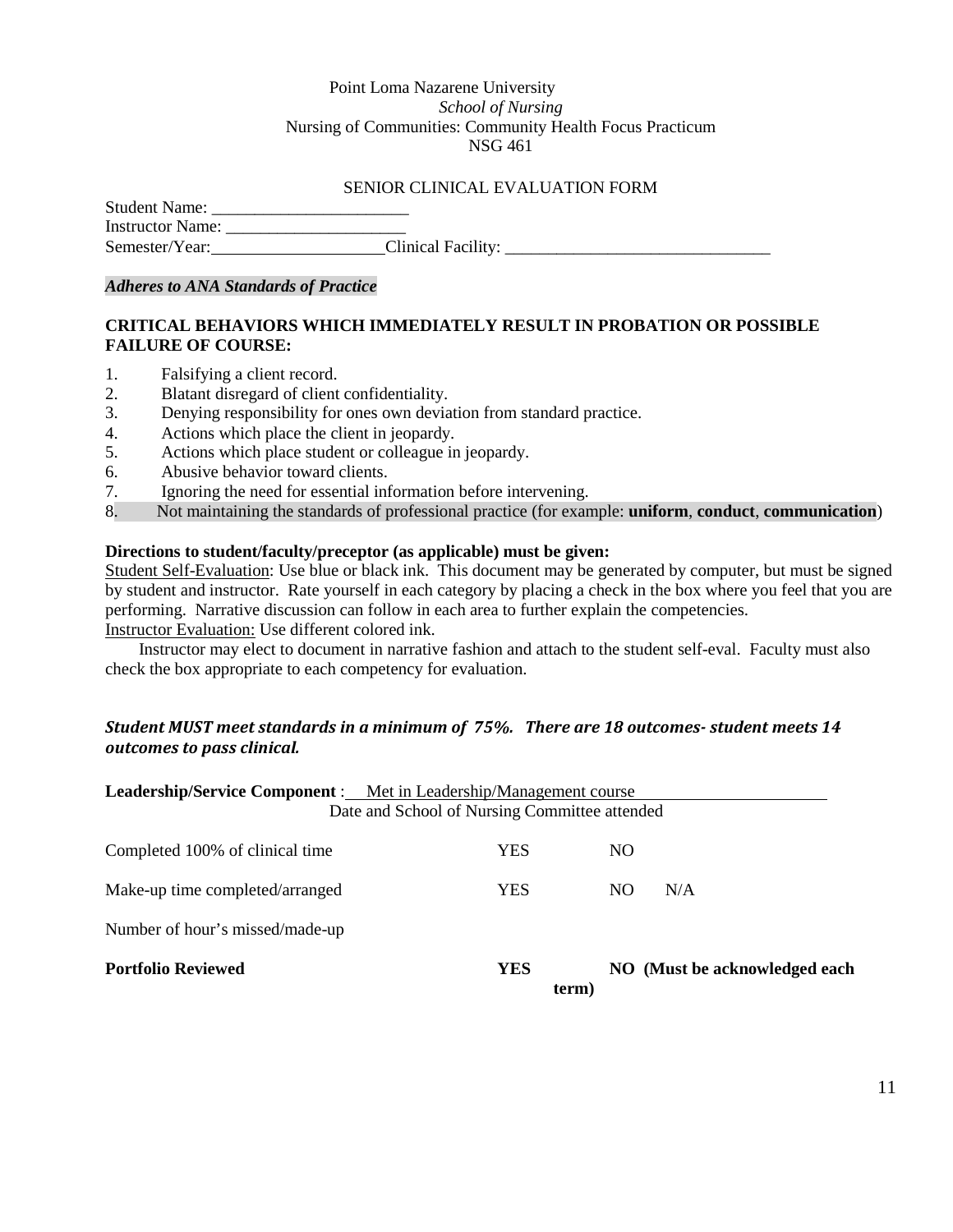| <b>Inquiring Faithfully</b>                                                                                                      | Mid<br>M | Mid<br>NI | Final<br>M | Final<br><b>NI</b> |
|----------------------------------------------------------------------------------------------------------------------------------|----------|-----------|------------|--------------------|
| Incorporates population-centered nursing practice, education and<br>research into care of community clients (PLO 1.1,1.3)        |          |           |            |                    |
| Analyze diverse cultural, ethnic and social backgrounds as sources<br>of patient, family and community needs (PLO 1.4)           |          |           |            |                    |
| Demonstrates outcome-based and holistic management of client<br>caseload and other assigned responsibilities (PLO 1.2, 1.3, 1.4) |          |           |            |                    |
| Models consistent self-care practices for healthy living, including<br>support of self, peers and community clients (PLO 1.5)    |          |           |            |                    |

STUDENT COMMENTS:

FACULTY COMMENTS: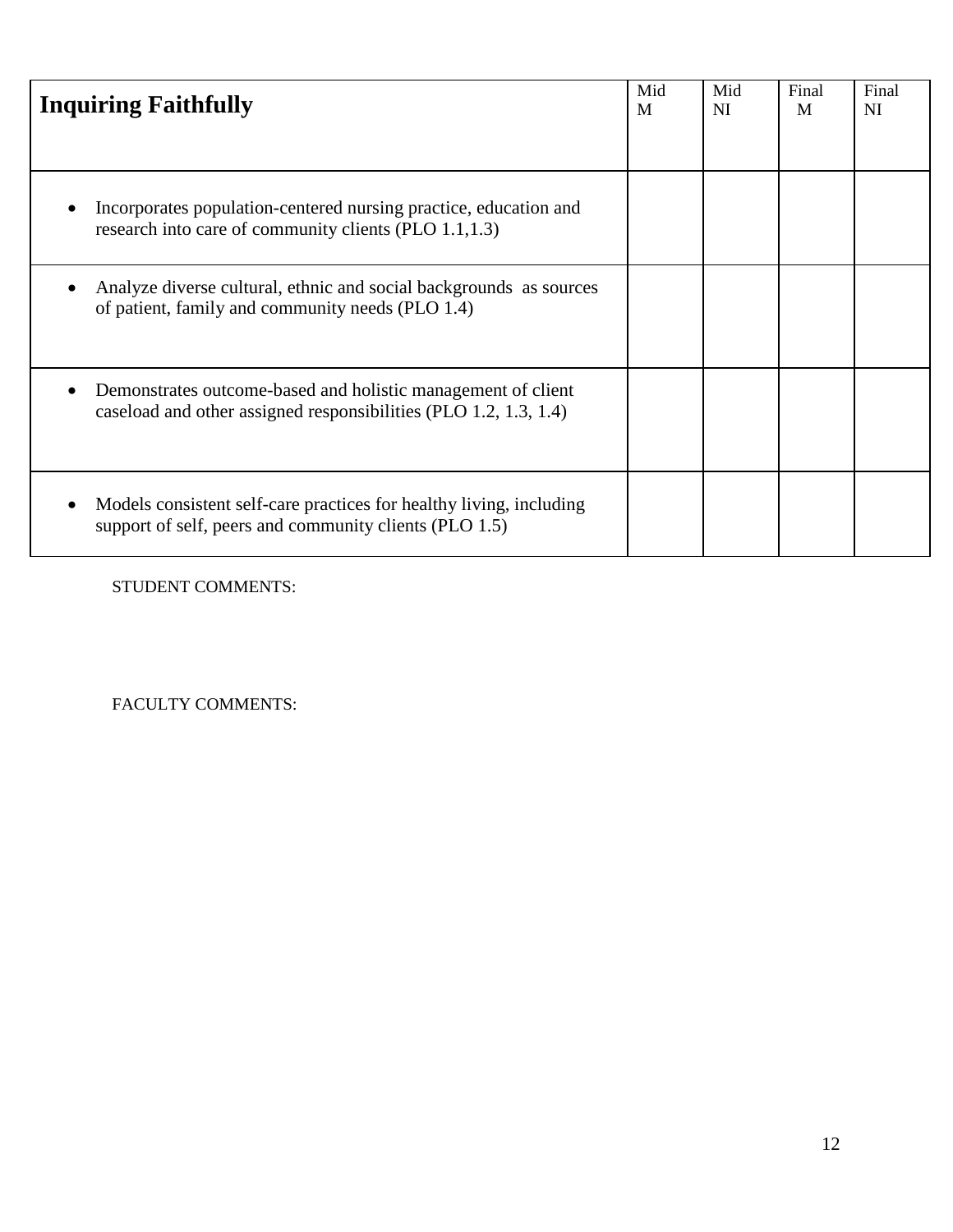| <b>FOLLOWING FAITHFULLY</b>                                                                                                                       | Mid<br>M | Mid<br>NI | Final<br>M | Final<br>NI |
|---------------------------------------------------------------------------------------------------------------------------------------------------|----------|-----------|------------|-------------|
| Promotes public health through partnership with clients and<br>agencies as a model of respect for the needs of others (PLO 2.1,<br>(2.2)          |          |           |            |             |
| Assumes responsibility and accountability for provision of quality<br>care with indirect supervision in a community setting (PLO 2.2)             |          |           |            |             |
| Analyzes through self-evaluation areas in which further learning is<br>needed, including strategies to to meet these learning needs.<br>(PLO 2.3) |          |           |            |             |
| Evaluates the effectiveness of interventions in collaboration with<br>clients and colleagues and revises plan as indicated                        |          |           |            |             |

STUDENT COMMENTS: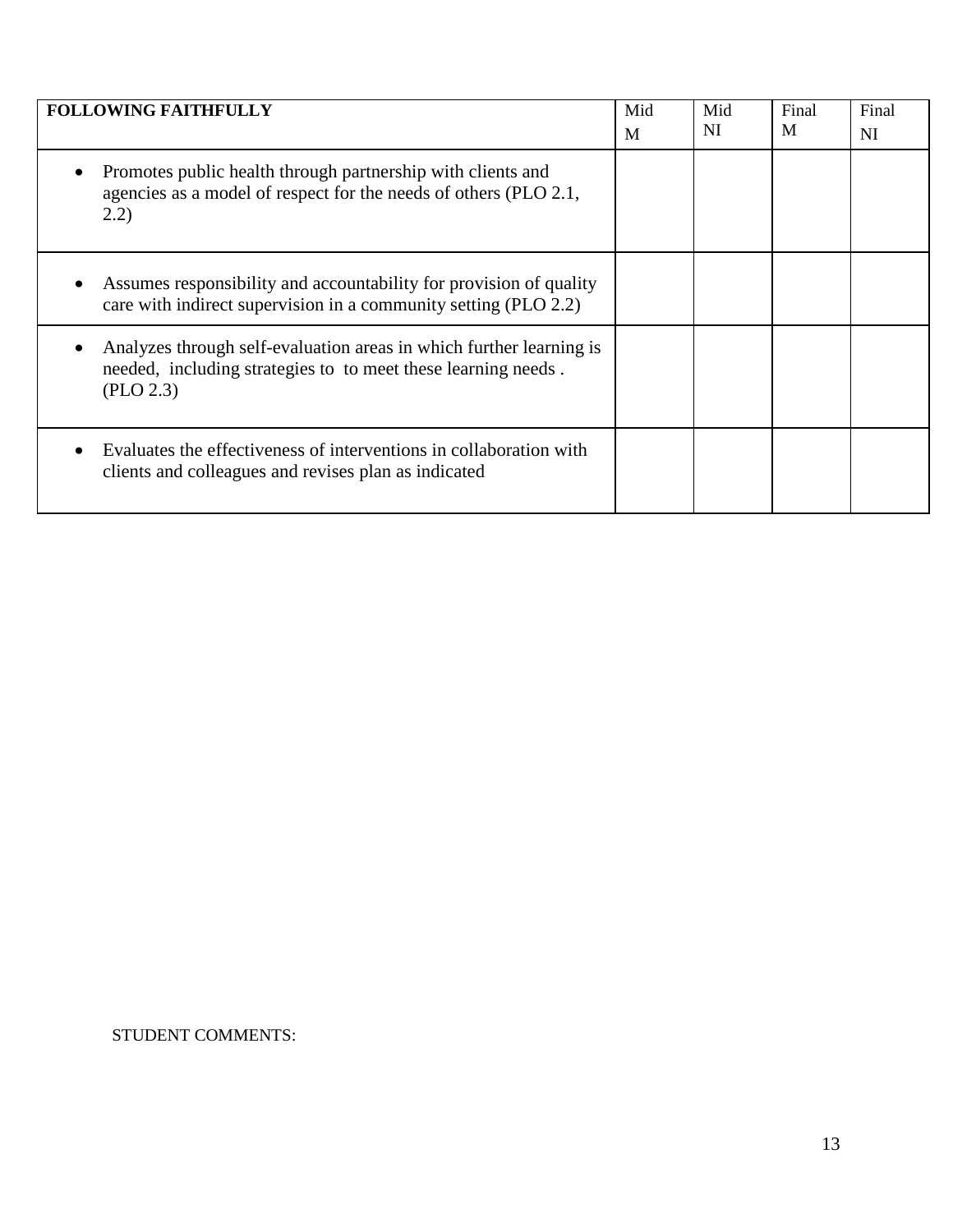# FACULTY COMMENTS:

| <b>COMMUNICATING FAITHFULLY</b>                                                                                                                                                          | Mid | Mid | Final | Final |
|------------------------------------------------------------------------------------------------------------------------------------------------------------------------------------------|-----|-----|-------|-------|
|                                                                                                                                                                                          | M   | NI  | M     | NI    |
| Foster open communication among the healthcare team to<br>$\bullet$<br>improve client family and public health outcomes (PLO 3.3, BSN<br>essential VI4; QSEN teamwork and collaboration) |     |     |       |       |
| Adapt teaching strategies that are appropriate and effective for<br>$\bullet$<br>individual clients, groups and communities (PLO3:1,2)                                                   |     |     |       |       |
| Assists consumers to exercise their rights to select, participate<br>$\bullet$<br>and evaluate health care (PLO 3.4, 3.5)                                                                |     |     |       |       |

STUDENT COMMENTS:

# FACULTY COMMENTS:

| <b>LEADING FAITHFULLY</b>                                                                                                                      | Mid<br>M | Final<br>NI | Mid<br>M | Final<br>NI |
|------------------------------------------------------------------------------------------------------------------------------------------------|----------|-------------|----------|-------------|
| 1. Analyze influence of own value system when facing matters of social<br>injustice as it relates to the impact on patient care (PLO 4.1, 4.2) |          |             |          |             |
| Affirms clients informed values and choices when different from the<br>$2^{\circ}$<br>student's own (PLO 5.2)                                  |          |             |          |             |
| Strategize with colleagues and clients the best practices in<br>3.<br>dissemination of community resources for clients (PLO 4.3)               |          |             |          |             |

STUDENT COMMENTS: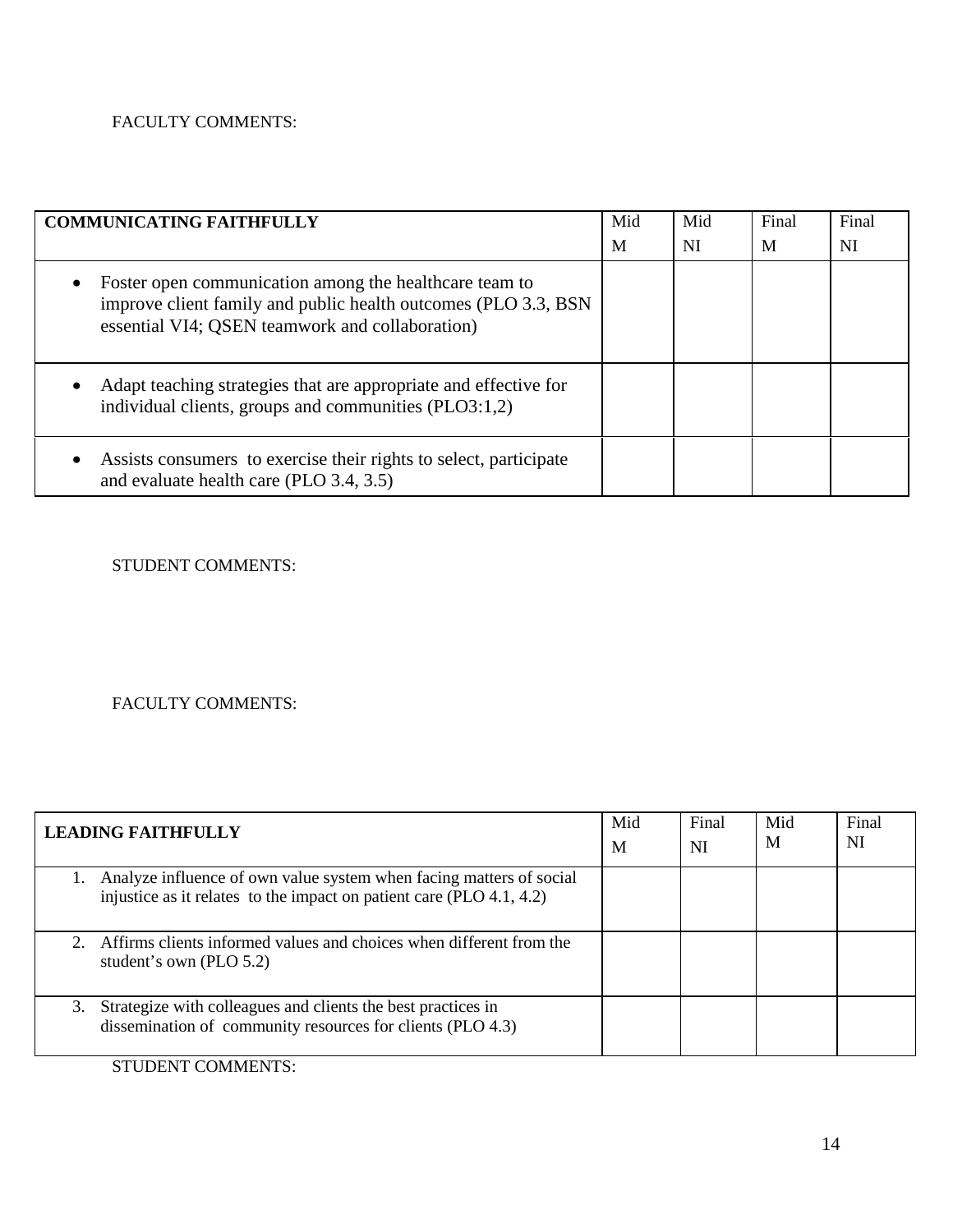# FACULTY COMMENTS:

| <b>CARING FAITHFULLY</b>                                                                                                                                              |  |  | Final | Mid | Final |
|-----------------------------------------------------------------------------------------------------------------------------------------------------------------------|--|--|-------|-----|-------|
| Models principles of honesty, respect and concern for well-<br>being of self, colleagues and clients. (PLO 5.1)                                                       |  |  |       |     |       |
| Incorporates those nursing practices that demonstrate respect<br>2.<br>for ethnic identity, sociocultural practices of clients in the<br>community (PLO5.1, 5.2, 5.3) |  |  |       |     |       |
| 3. Partners in service opportunities in the community to promote<br>health and wellness (PLO5.1,5.2)                                                                  |  |  |       |     |       |
| Integrate ethical/legal standards of nursing practice into the<br>4.<br>community settings (PLO5.3)                                                                   |  |  |       |     |       |

STUDENT COMMENTS:

FACULTY COMMENTS:

# **MID TERM SUMMARY STUDENT COMMENTS:**

**Strengths:**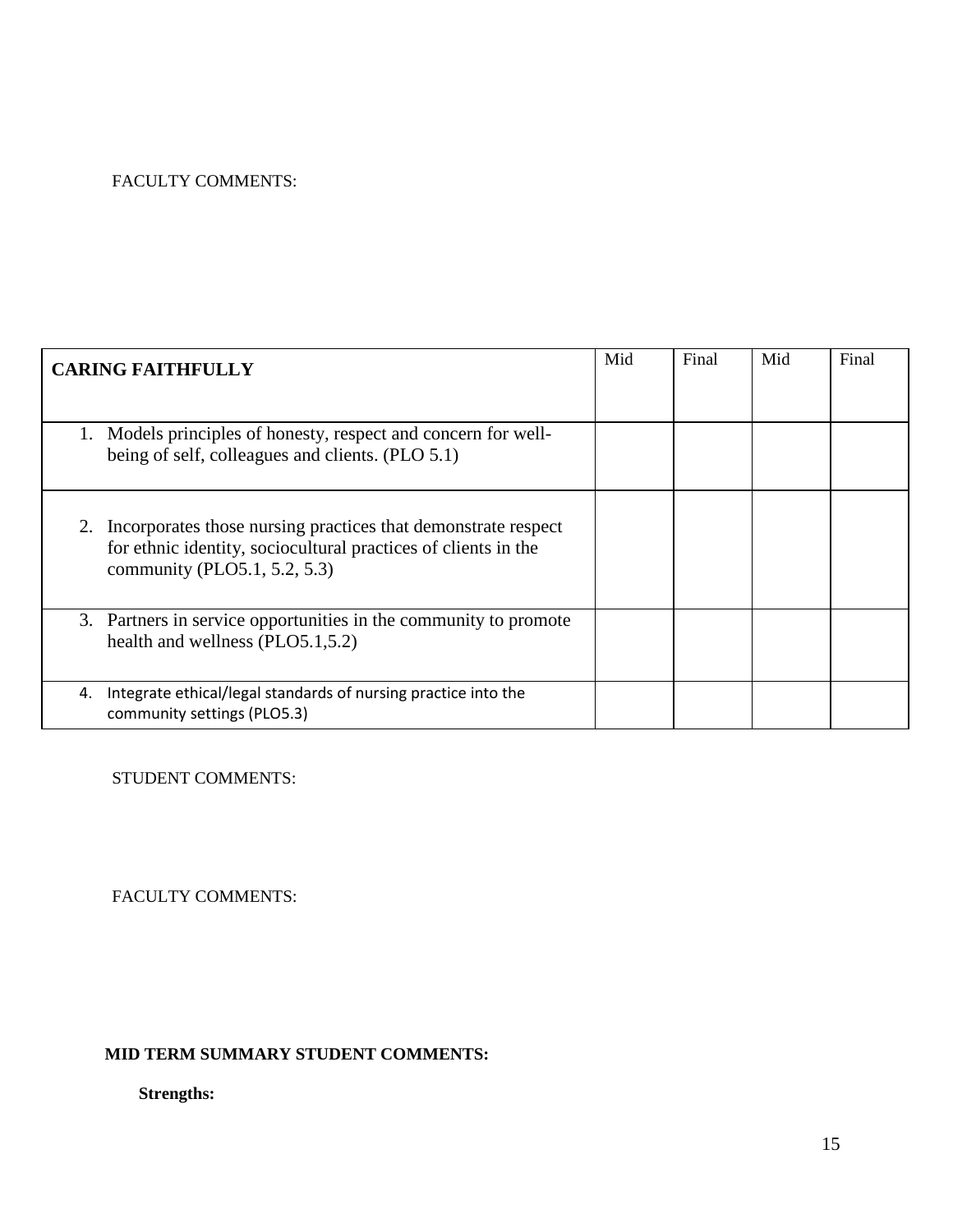**Areas of growth/future goals:**

#### **MIDTERM : as needed SUMMARY INSTRUCTOR COMMENTS: (Sometimes done in this format on computer and attached to document)**

**Strengths:**

**Areas of growth/future goals:**

Midterm Grade: Credit No Credit No Credit

**Student Signature: \_\_\_\_\_\_\_\_\_\_\_\_\_\_\_\_\_\_\_\_\_\_\_\_\_\_Date\_\_\_\_\_\_\_\_\_\_\_\_\_\_\_\_\_\_\_** 

|                              | Date |
|------------------------------|------|
| <b>Instructor Signature:</b> |      |

### **FINAL SUMMARY STUDENT COMMENTS:**

**Strengths:**

**Areas of growth/future goals:**

#### **FINAL SUMMARY INSTRUCTOR COMMENTS: (Sometimes done in this format on computer and attached to document)**

**Strengths:**

**Areas of growth/future goals:**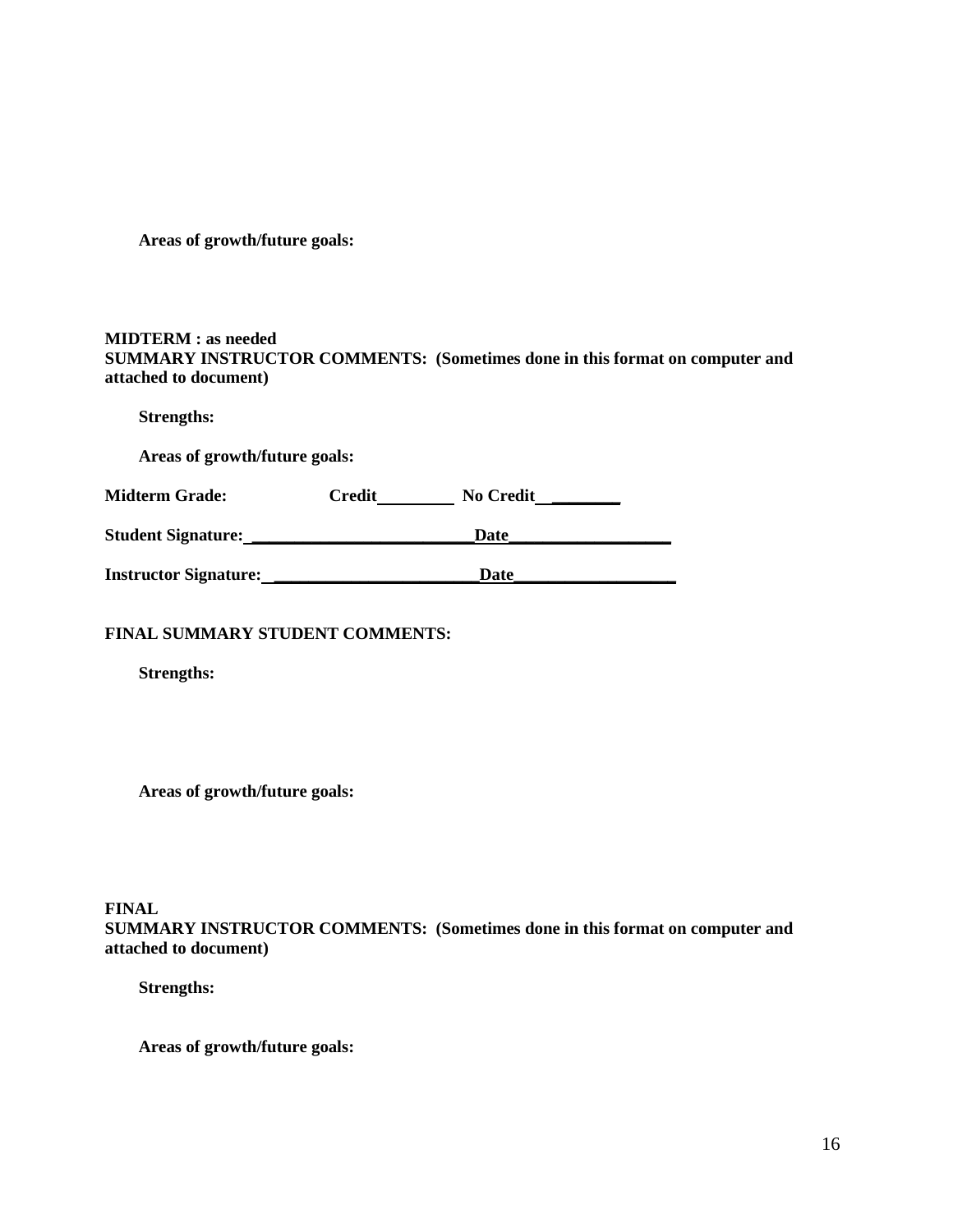| <b>Final Grade: Credit</b> |               | <b>No Credit</b> |  |
|----------------------------|---------------|------------------|--|
| Incomplete                 | <b>Reason</b> |                  |  |
| <b>Student Signature:</b>  |               | Date             |  |
|                            |               |                  |  |

**Instructor Signature: \_\_\_\_\_\_\_\_\_\_\_\_\_\_\_\_\_\_\_\_\_\_\_\_Date**

### **RECORD OF CLINICAL HOURS**

|                  | NAME<br>List the Date and Hours Worked Each Day |                             |                             |
|------------------|-------------------------------------------------|-----------------------------|-----------------------------|
| <b>DATE</b>      | <b>HOURS</b>                                    | <b>CLINICAL EXPERIENCES</b> | Signature for hours/offsite |
|                  |                                                 |                             |                             |
| 1.               |                                                 |                             |                             |
|                  |                                                 |                             |                             |
| 2.               |                                                 |                             |                             |
|                  |                                                 |                             |                             |
| 3.               |                                                 |                             |                             |
|                  |                                                 |                             |                             |
| $\overline{4}$ . |                                                 |                             |                             |
|                  |                                                 |                             |                             |
| 5.               |                                                 |                             |                             |
|                  |                                                 |                             |                             |
| 6                |                                                 |                             |                             |
|                  |                                                 |                             |                             |
| 7.               |                                                 |                             |                             |
| 8.               |                                                 |                             |                             |
|                  |                                                 |                             |                             |
| 9.               |                                                 |                             |                             |
|                  |                                                 |                             |                             |
| 10.              |                                                 |                             |                             |
|                  |                                                 |                             |                             |

Total Hours =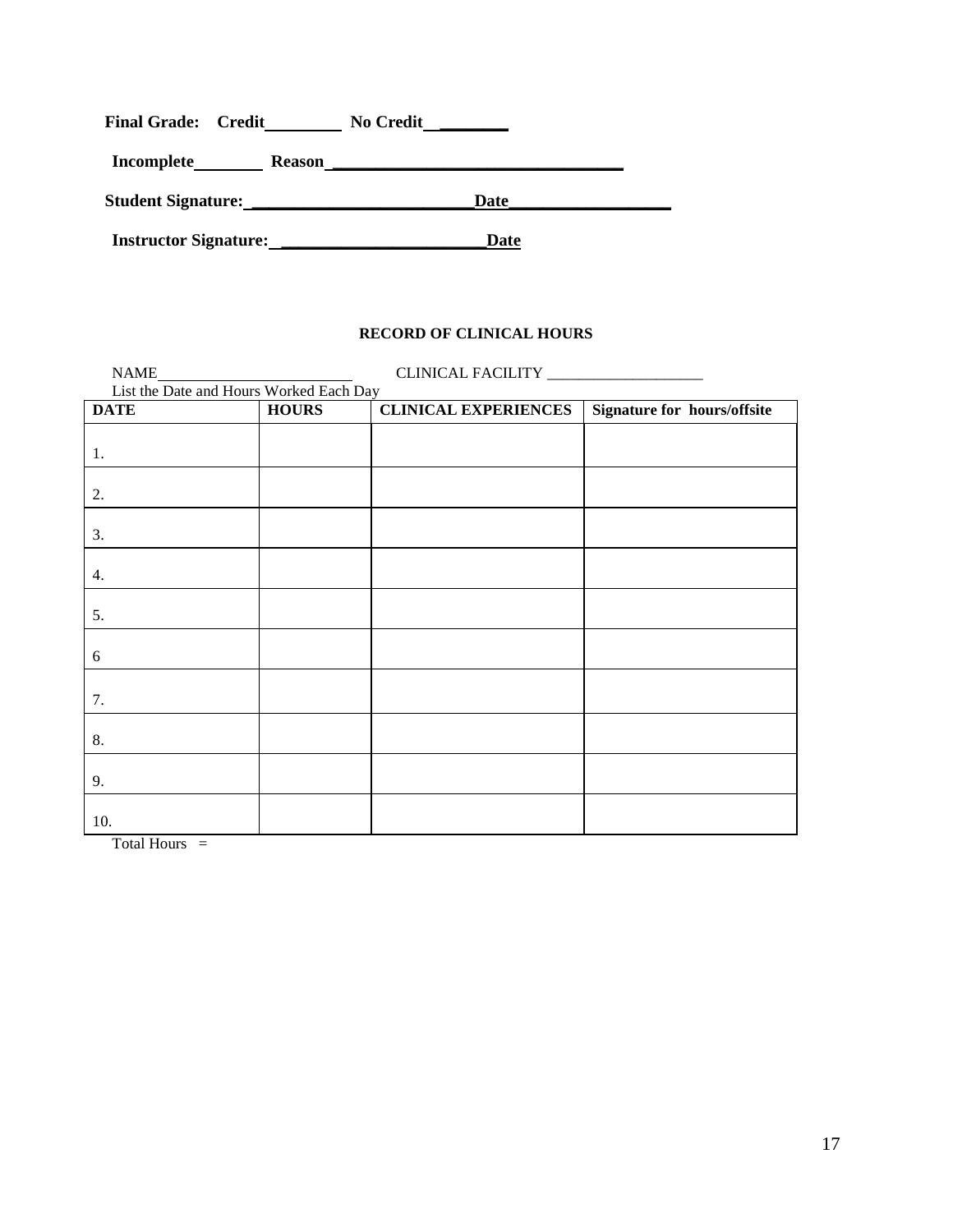# **POINT LOMA NAZARENE UNIVERSITY**

*School of Nursing* NSG 461

## **ACTUAL AND POTENTIAL INCIDENT REPORTING**

The following procedure is to be followed by the Faculty at the time of any actual or potential critical incidents or medication errors. This is a confidential survey that is intended to be used for patient/student safety and tracking purposes. The following is a list of occasions that may require reporting, including but not limited to:

# **Medication related incidents** such as:

- 1. Administration of the wrong medication.
- 2. Administering medication to the wrong patient.
- 3. Administering the wrong drip rate or dose.
- 4. Administering the medication at the wrong time or omitting a dose by mistake.
- 5. Unsafe medication administration.
- 6. "Near miss" medication error was stopped prior to administration by RN or Instructor.

### **Patient related incidents** such as:

- 1. Incomplete, inaccurate or incorrect charting.
- 2. Inappropriate actions resulting in actual or potential danger to patient well-being.
- 3. Demonstration of inadequate knowledge base to carry out safe clinical practice (inadequate preparation for clinical).
- 4. Patient fall or injury.
- 5. Other behaviors which warrant the concern of the nursing instructor or clinical staff.

### **Student related incidents** such as:

- 1. Any injury requiring medical treatment that occurs during clinical hours.
- 2. Fall, with or without loss of consciousness or injury.
- 3. Needle-stick (please see **Infection Control - Blood and Body Fluid Exposure** policy)
- 4. Blood or Body fluid exposure (please see **Infection Control - Blood and Body Fluid Exposure** policy)

### **STUDENT Procedure:**

- 1. The student will complete the incident report as soon as possible after incident or near miss, and after notifying clinical instructor of event requiring report (within 48 hours unless otherwise arranged by clinical instructor).
- 2. The student will access the **SON Incident Report** form in the SON resource folder and follow the link provided (see below).

[\(https://eclass.pointloma.edu/>](https://eclass.pointloma.edu/) School of Nursing Resource Site >SON Documents>Misc. Forms)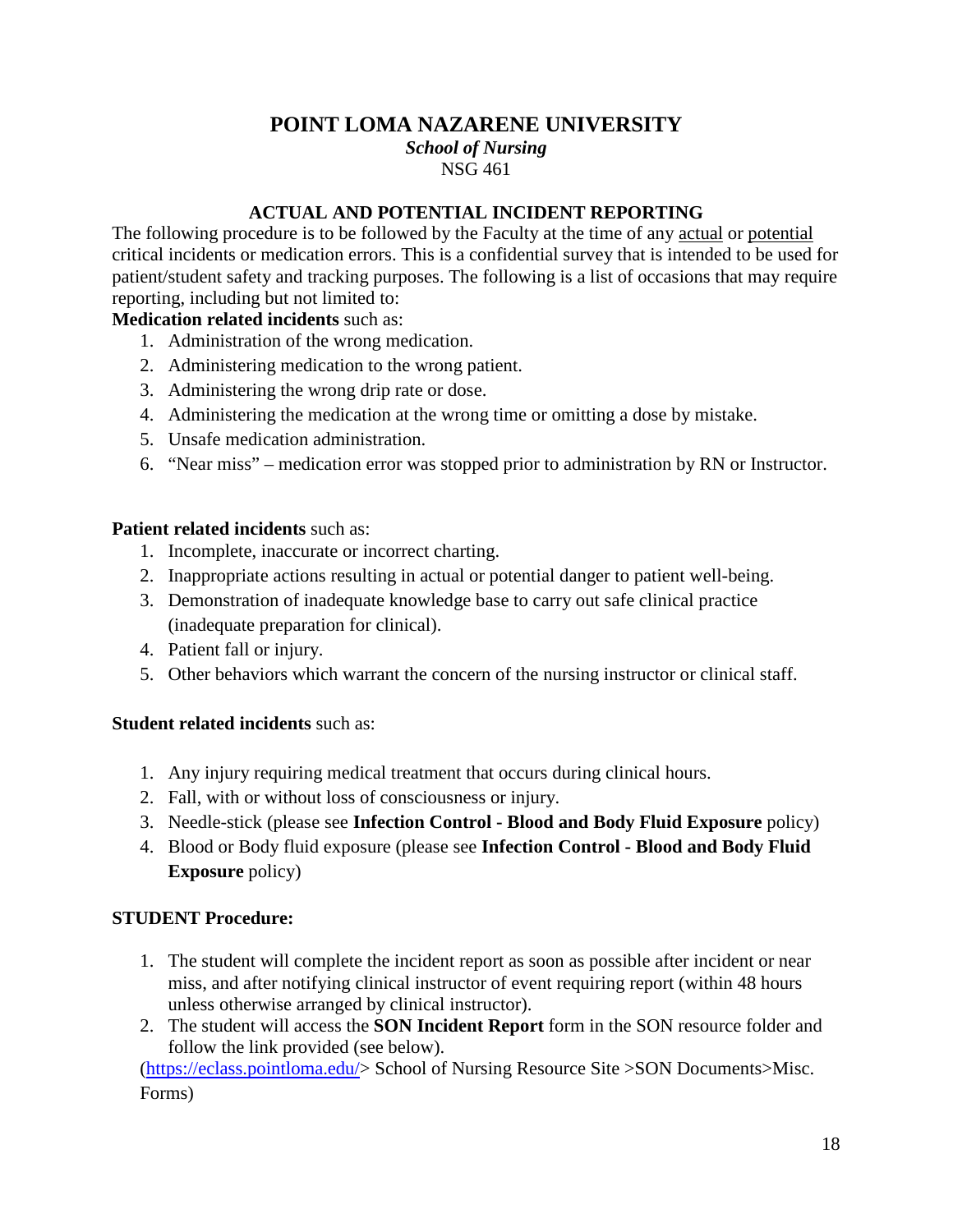- 3. The survey must be completed in one sitting, once started it must be finished. Please be aware that any information pertaining to the event needs to be collected prior to beginning the survey.
- 4. Once report is complete, student to notify faculty of record for the course in which the incident took place.

Consequences, if any, of such reports shall be determined by the level team faculty in the School of Nursing.

# **FACULTY Procedure:**

- 1. Once notified of an incident requiring the completion of the **SON Incident Report**, direct student to complete report form located in eclass under the SON resource form (see above for student procedure and possible occasions requiring completion of a report).
- 2. If possible, assist the student in completing the form while together at the hospital, or arrange for the student to complete the form within 48 hours (unless otherwise unable).
- 3. Once the student has completed the form, enter Qualtrics via the link provided here to review the students report.<https://pointloma.us.qualtrics.com/ControlPanel/>
- 4. If there are any necessary updates or clarifications to be made, type up a Word document with your clarifications indicating the date and time of completion.
- 5. Contact the ASAC Chairperson, or other designee in the SON, to notify them of the students completion of the Incident Report and give comments or clarifications to them for attachment to the report and placement into the student Shared Folder.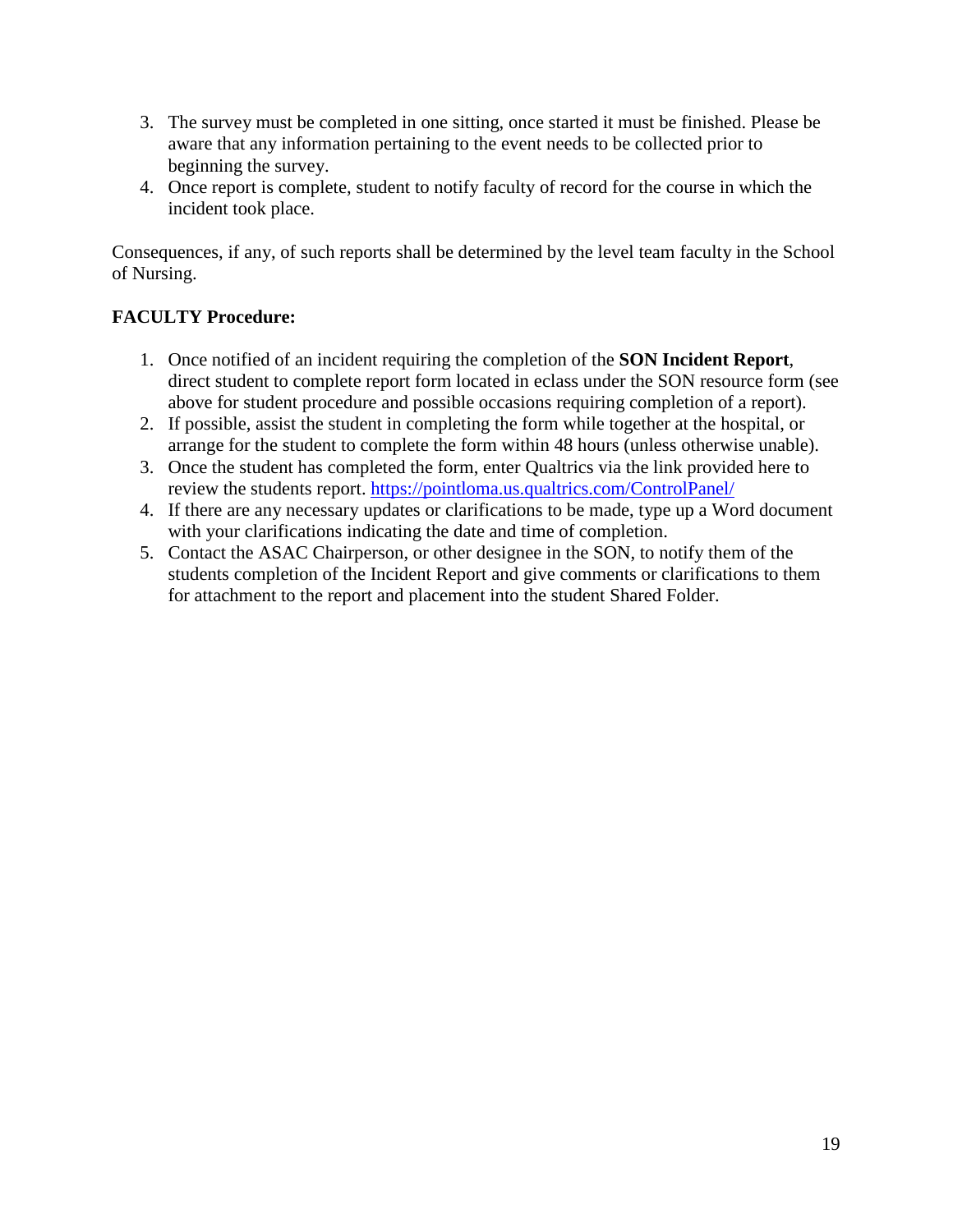# **POINT LOMA NAZARENE UNIVERSITY** *School of Nursing* NSG 461- Community Health

# **INFECTION CONTROL - BLOOD/BODY FLUID EXPOSURE**

**Purpose:** This policy is established because of the particular concern for exposure to Hepatitis B, Hepatitis C, or HIV in the clinical setting.

**For:** *Any person (faculty or student) exposed* to blood/body fluids by puncture, laceration, bites, contact through eye, nose, or mouth, or contact with pre-existing breaks in the skin. The *source person* is the person whose blood/body fluids have come in contact with the exposed person as previously listed.

### I. **Immediate First Aid** (Responsibility of the Exposed Person)

- A. Squeeze the wound/cut to make it bleed and wash with soap and water. *(Please note the CDC does not recommend this)*.
- B. Rinse mouth, eye, or nose with large volumes of clean water or saline.
- C. If sutures are required or other medical intervention, the exposed person should receive immediate attention by the agency's urgent care/emergency services (student or insurance company will be billed for expenses).

### II. **Report of Incident** (Responsibility of the Exposed Person)

- A. Contact Instructor and Supervisor/Preceptor/Primary Nurse
- B. Complete Agency Incident Report *AND* School of Nursing Incident Report (via eclass link) as soon as possible.
- C. Seek professional first-aid follow-up via the urgent care/emergency department **within one hour of the incident.**
- D. Contact personal health care provider.

### III. **Instructor's Responsibility**

- A. Assist in completing Agency Incident Form *AND* School of Nursing Incident Report. Place a copy in the student's file.
- B. Notify Employee Health/Quality Assurance Personnel in Agency and Human Resources at Point Loma Nazarene University (619-849-2534).
- C. Notify SON Dean and Human Resources department to initiate Workman's Comp process.

|   | POINT LOMA |  |       |  |  |  |
|---|------------|--|-------|--|--|--|
|   |            |  | ZAREN |  |  |  |
| Ш |            |  |       |  |  |  |

IN CASE OF WORK **RELATED INJURY** 

| <b>DURING REGULAR WORK HOURS:</b>                                                                             |                                                                                                                  |  |  |  |  |
|---------------------------------------------------------------------------------------------------------------|------------------------------------------------------------------------------------------------------------------|--|--|--|--|
| Go to or contact:<br><b>PLNU Wellness Center</b><br>1 <sup>5T</sup> floor Nicholson Commons<br>Extension 2574 | If the Wellness Center is closed,<br>contact Human Resources<br>Mieras Hall, Top Floor<br>Extension 2203 or 2240 |  |  |  |  |
| <b>AFTER HOURS &amp; WEEKENDS:</b>                                                                            | IF INJURY IS SEVERE OR LIFE<br>THREATENING:                                                                      |  |  |  |  |
| Call Shelter Island Medical Group<br>1370 Rosecrans Street<br>619-223-2668 (On Call 24 hrs)                   | Contact Public Safety<br>Extension 2525                                                                          |  |  |  |  |
| *notify Human Resources the following<br>work day x2203.                                                      |                                                                                                                  |  |  |  |  |

\*\*\*Please note, for any work related injury you must contact one of these parties immediately.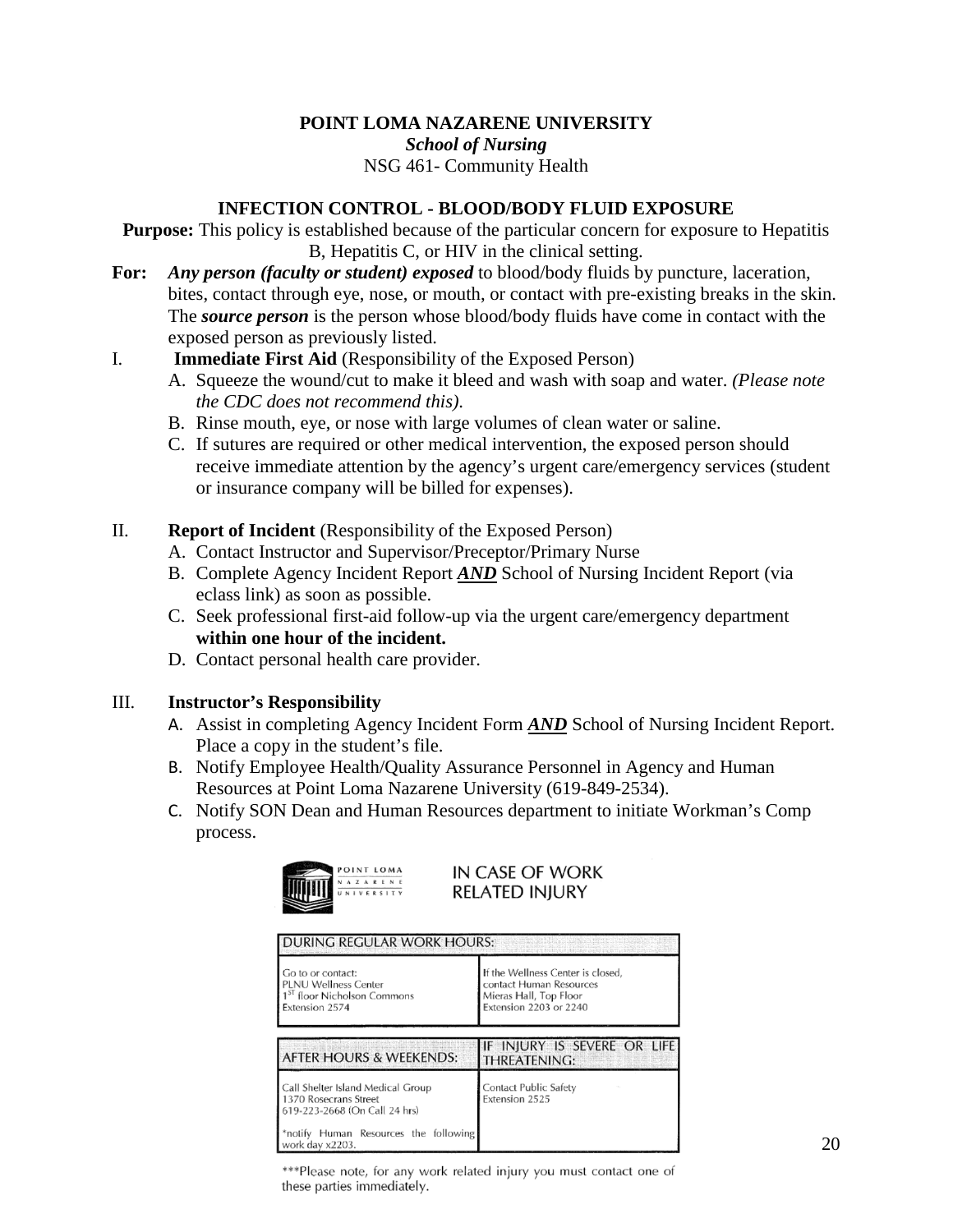- D. Assure the student's access to professional first-aid treatment.
- E. Obtain information on the Agency's policy for Blood/Body/Fluid Exposure treatment.
- F. Document events related to the incident. Relevant information that should be included (CDC, 1998a):
	- 1. date and time of exposure;
	- 2. details of the procedure being performed, including where and how the exposure occurred, and if the exposure was related to a sharp device, the type of device and how and when in the course of handling the device the exposure occurred;
	- 3. details of the exposure, including the type and amount of fluid or material and the severity of the exposure, (e.g., for a percutaneous exposure, depth of injury and whether fluid was injected; or for a skin or mucous membrane exposure, the estimated volume of material and duration of contact and the condition of the skin [e.g., chapped, abraded, or intact]).
- G. Initiate follow-up contact with Clinical Agency Health/Quality Assurance personnel within 72 hours.
- H. **Urgent Care Protocol:** If there is a clinical agency policy in place for such an incident, adhere to it. Otherwise, if there isn't one, the School of Nursing procedure is to:
	- a. Obtain consent from the source person to have blood withdrawn for testing purposes. If the source person refuses to consent to a lab draw, *an emergency care physician must submit a report within 24 hours* and provide an evaluation of the source person within 72 hours. Notify the source person's primary physician who *must* respond to the urgent care agency/ED, or to the exposed person's primary physician within three weeks. If the source person refuses to consent to a blood draw, any blood that has been drawn for a diagnostic study can be used (if available). Urgent Care/ED personnel are to notify the person who has been exposed as soon as possible of the test results as to whether or not the source person is positive for HIV.

*Note*: the CDC recommends an FDA approved test kit that can be used in a situation where enzyme immunoassy (EIA) for HIV, cannot be completed within 24-48 hours.

- b. Obtain consent from the exposed person to have blood drawn for baseline information.
- c. Obtain a history of incident and a report of the examination of exposed areas of the exposed person.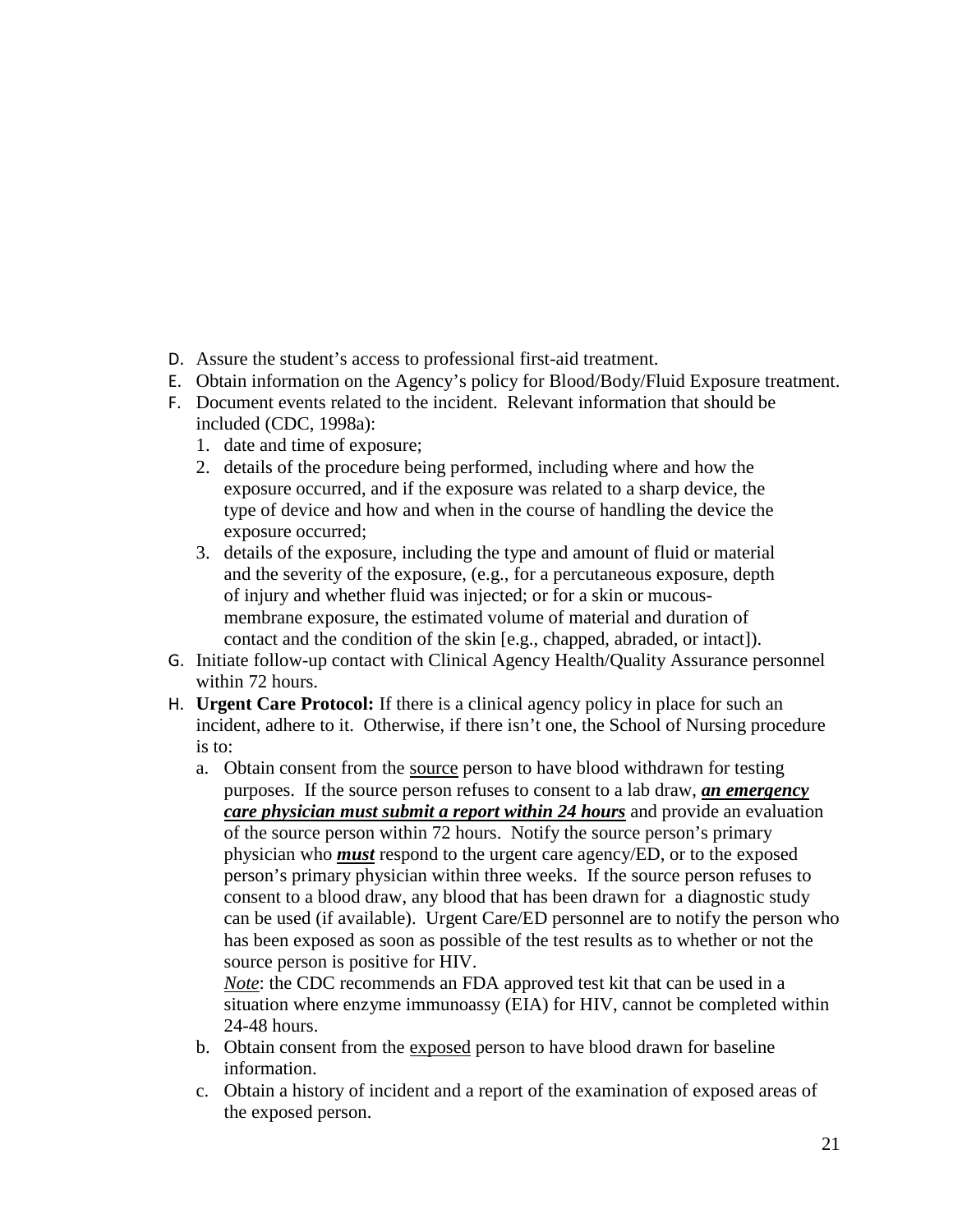- d. Provide counseling and options of prophylactic procedures to the exposed person.
- e. Obtain follow-up information about the blood/body fluids of the source person from the Employee Health/Quality Assurance Personnel, and the attending physician.

### IV. **Treatment** - The recommended procedure for:

## A. **Hepatitis B**

- 1. Immune Globulin (0.06 ml/kg) within 24 hours if the exposed person has not completed the vaccination series, then follow the accelerated schedule for Hep B vaccine.
- 2. If the person has not been vaccinated, give Hep B on an accelerated schedule starting immediately, followed in one, and two months later. Check blood titers one month after 3rd dose of vaccine. Give a booster shot in 12 months.

### B. **Hepatitis C**

- 1. Draw serum. Give HCV Ab now, then at 3, 6, 12 months.
- 2. Refer the exposed person to their primary physician if serum is positive.
- C. **HIV** (Clinical Agency)
	- 1. Determine the extent of the exposure, in conjunction with the CDC guidelines (CDC, 1998b). Follow-up care should be in conjunction with the CDC guidelines for management of exposures for postexposure prophylaxis (CDC, 1998b).
	- 2. In the event that treatment is required:
	- 3. Provide and document counseling for the exposed person.
	- 4. Testing for HIV for the exposed person is as follows: baseline, six weeks, three, six, and twelve months post exposure.
	- 5. *Treatment should be given within 1-2 hours of exposure.* Alert the exposed person to the possible side effect from the drugs.
	- 6. A prescription of at least four days of antiretroviral medication should be provided to the exposed person.
	- 7. Document that the exposed person knows personal responsibility for follow-up care.
	- 8. Submit confidential report to OSHA.
	- 9. The recommended protocol should follow the most current Communicable Disease Control recommendations for prophylaxis. Current recommendations may be obtained through a free 24-hour hotline, through San Francisco General Hospital, San Francisco, CA (CDC, 1998c). The National Clinicians' Post Exposure Prophylaxis Hotline (PEPLine) is for clinicians in need of advice on how to best treat healthcare workers accidentally exposed to blood-borne disease **— 1-888-448-4911**

### References:

Center for Disease Control. (2006). Updated Public health service guidelines for the management of health-care worker exposures to HBV, HCV, and HIV and recommendations for postexposure prophylaxis, June 29, 2001. http://www.thebody.com/cdc/pdfs/rr5011.pdf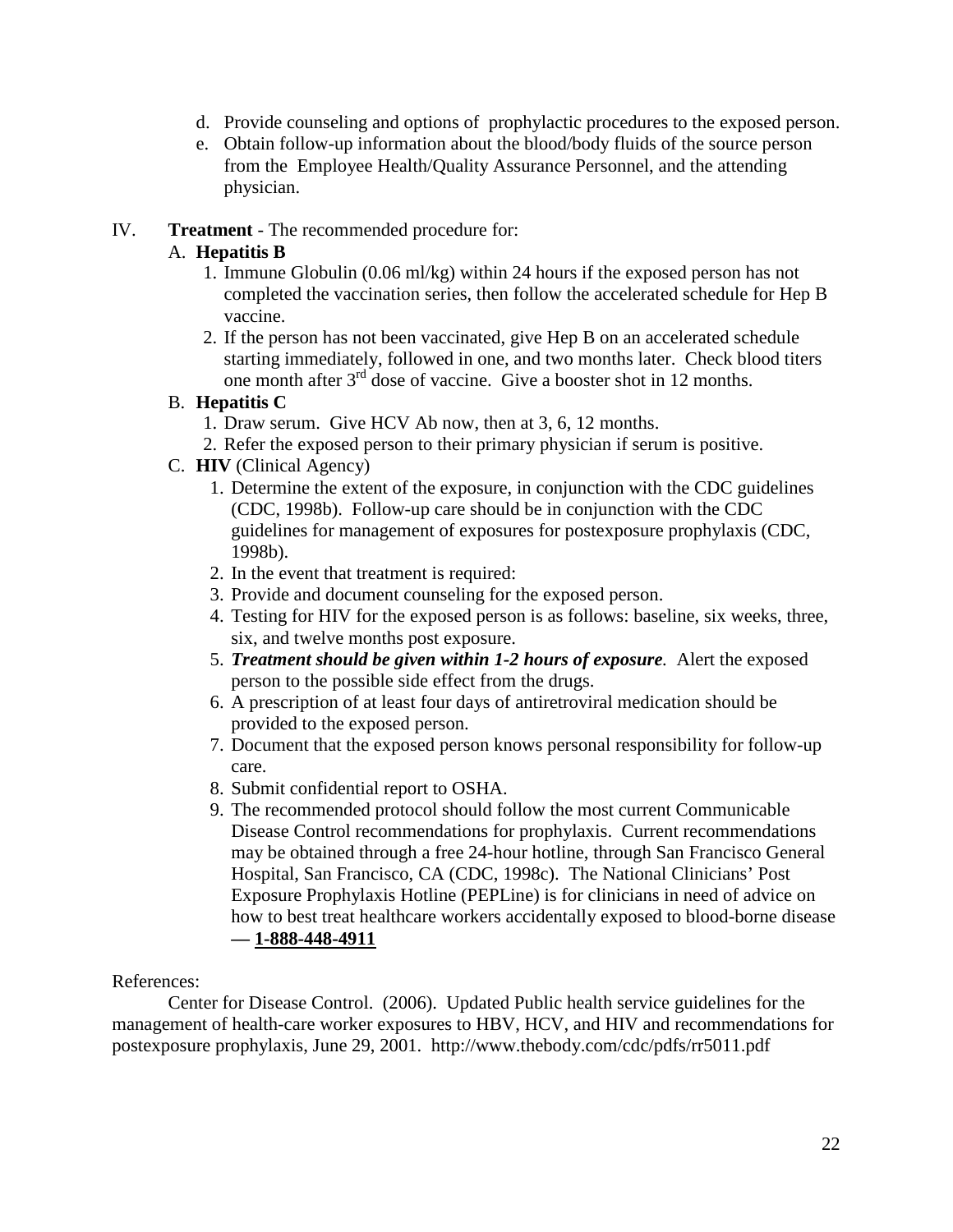Center for Disease Control. (1998b). Public health service guidelines for the management of health-care worker exposures to HIV and recommendations for postexposure prophylaxis, figure 1, May 15, 1998. http://www.thebody.com/cdc/pep/figure1.html.

Center for Disease Control. (1998c). National hotline opens for advice on occupational HIV exposure prophylaxis, November 19, 1997. Http://www.thebody.com/cdc/pepline.html.

# **ACTUAL AND POTENTIAL CRITICAL INCIDENT OR MEDICATION ERROR REPORTS** ACTUAL CRITICAL INCIDENT REPORTS:

A student shall complete the attached form when an actual incident occurs such as:

- 1. Administering the wrong medication.
- 2. Administering medication t the wrong client.
- 3. Administering the wrong dose or drip rate.
- 4. Administering the medication at the wrong time or omitting a dose by mistake.
- 5. Unsafe medication administration.
- 6. Incomplete, inaccurate or incorrect charting.
- 7. Inappropriate actions resulting in potential danger to client/patient well-being.

# POTENTIAL CRITICAL INCIDENT REPORTS:

A student shall complete the attached form when the instructor stops an incident from occurring in such incidences as:

- 1. Student demonstrates an inadequate knowledge base to carry out safe clinical practice (not being prepared to safely care for the client due to inadequate preparation of transfer of knowledge from theory.)
- 2. Poor nursing judgment is exhibited which could lead to danger to client/patient well-being.
- 3. Selecting wrong medication but not administering it—stopped by the Instructor or RN.
- 4. Omitting the assessment of vital signs, weight, or lab values needed to assure safe nursing care of client(s).
- 5. Inadequate knowledge base about risk or safety factors or appropriate Nursing measures and rationale required for specific client.
- 6. Other behaviors which warrant the concern of the nursing instructor or clinical staff.

Consequences of such reports shall be determined by the level team faculty in the School of Nursing.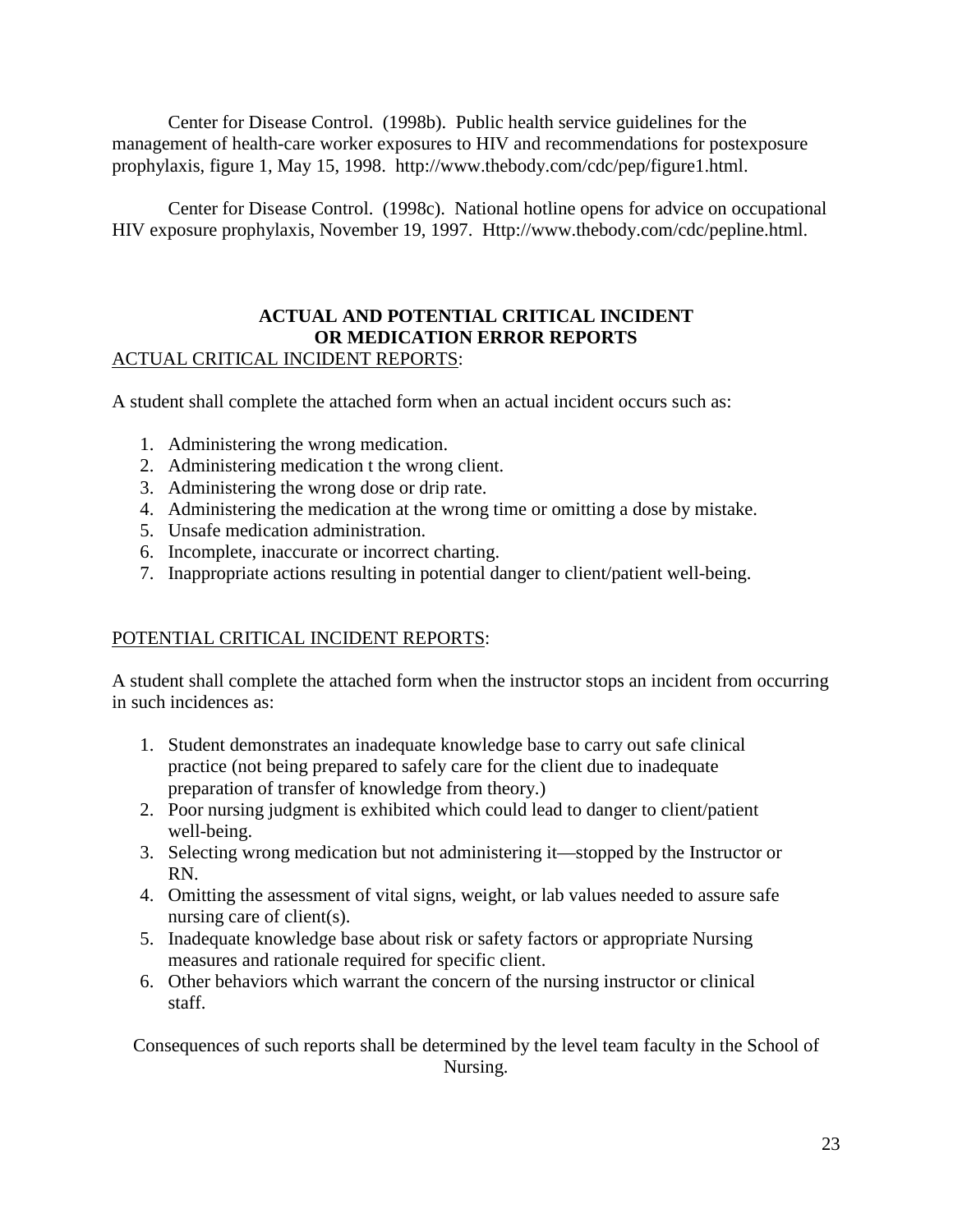## **This portion of form is to be completed by student**

# **STUDENT REPORT OF ACTUAL INCIDENT OR MEDICATION ERROR**

| <b>NAME</b> | <b>DATE</b>           |
|-------------|-----------------------|
|             |                       |
| AGENCY      | DATE/TIME OF INCIDENT |

Brief Statement of the incident: (Comments may be stated on a separate  $8\frac{1}{2}$  X 11" page attached to this document.)

- Diagnosis of Patient:
- Results of Incident:
	- A. To the Patient:
	- B. What action was taken at the agency by you, your instructor, agency staff?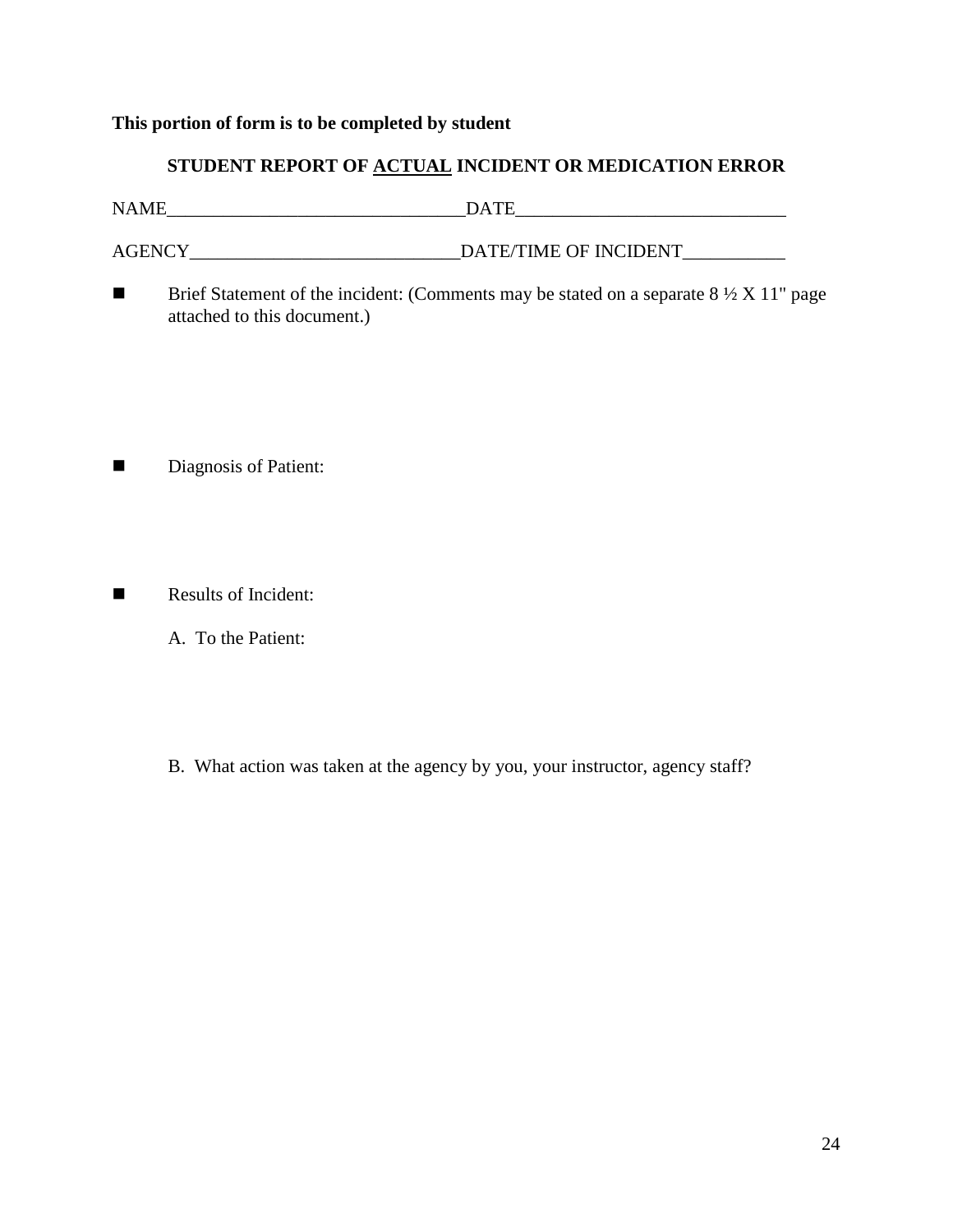# **ACTUAL INCIDENT OR MEDICATION ERROR FORM**

■ Potential Consequences related to the incident or medication error.

**Explanation of the Incident** 

A. How did this incident or medication error occur?

B. How could this have been avoided?

C. How can this be prevented in the future?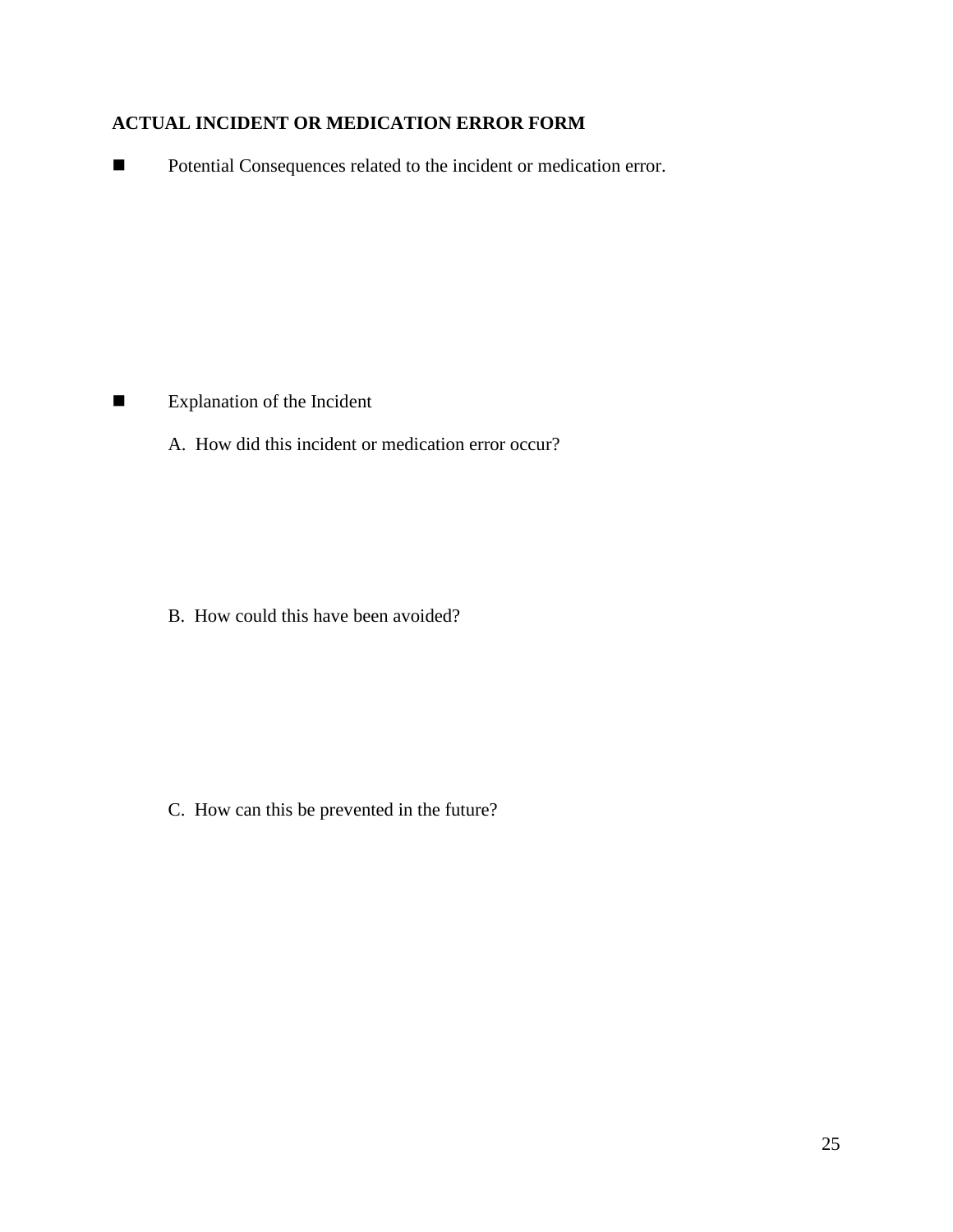# **ACTUAL INCIDENT OR MEDICATION ERROR FORM This portion of form to be completed by the instructor:**

**Action Taken:** 

# SIGNATURES:

| Student                | Date |
|------------------------|------|
|                        |      |
| Instructor             | Date |
| Dean or Assistant Dean | Date |
|                        |      |

Distribution:

- \_\_\_\_\_Student
- $\Box$ Dean
- \_\_\_\_Student File

\_\_\_\_Agency Unit Supervisor (optional)

\_\_\_\_Academic Dean (optional)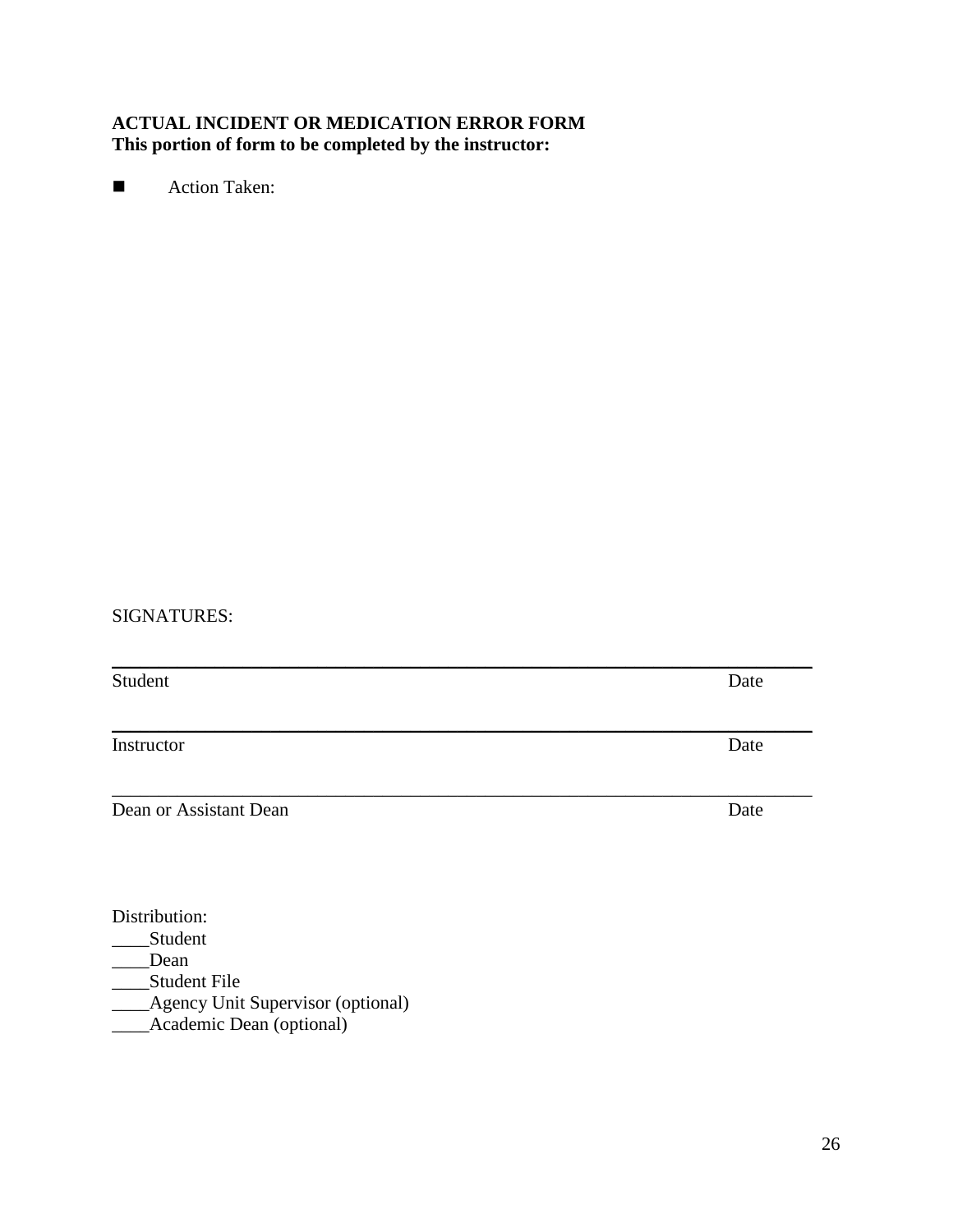# Point Loma Nazarene University *School of Nursing* Nursing of Communities: Community Health Focus Practicum NSG 461

# **TOPIC: Guidelines for Priorities**

# *HIGH PRIORITY : Situations which may be potentially life threatening. The client/public is at high risk.*

Environmental disaster

\* Physical or emotional abuse, neglect, or exploitation of any person having limited ability to protect himself/herself

Client with symptoms of severe emotional illness who is a threat to self or others

\* Client with symptoms or diagnosis of a communicable disease which requires legally mandated control measures

Communicable disease epidemic

\* Client with symptoms or diagnosis of serious illness, acute or chronic, or impending death; an unconscious client

- The client with an unstable physical condition
- \* High-risk prenatal client
- \* High-risk postpartum client
- \* High-risk infants and children High-risk older adults

# **INTERMEDIATE PRIORITY: Situations which are potentially health-threatening. The client/public is at intermediate risk.**

- Emotional illness, untreated; able to care for self
- \* Communicable disease in active state but being diagnosed or under care
- \* Acute or chronic illness under care and adequately managed but needs CHN follow-up
- \* Suspected acute or chronic illness not in life-threatening category
- \* Prenatal client under care and without complications<br>
\* Postpartum client under care and without complications
- \* Postpartum client under care and without complications<br>  $*$  Infant progressing pormally up to 6 weeks
- Infant progressing normally up to 6 weeks
- \* Children suspected of health problems (physical or emotional), developmental delay,

inadequate care, or social deprivation

# **LOW PRIORITY: Situation requiring community health nursing support for maintenance of current health**

# **status. The client/public is at low risk.**

- \* Emotional illness, receiving care
- \* Communicable disease receiving appropriate care and resolving<br>Acute or chronic illness resolving stabilized or in remission
- Acute or chronic illness, resolving, stabilized, or in remission
- \* Postpartum clients progressing normally more than 6 weeks postpartum
- \* Infants and children progressing normally after 6 weeks; receiving adequate and appropriate care; needing only routine care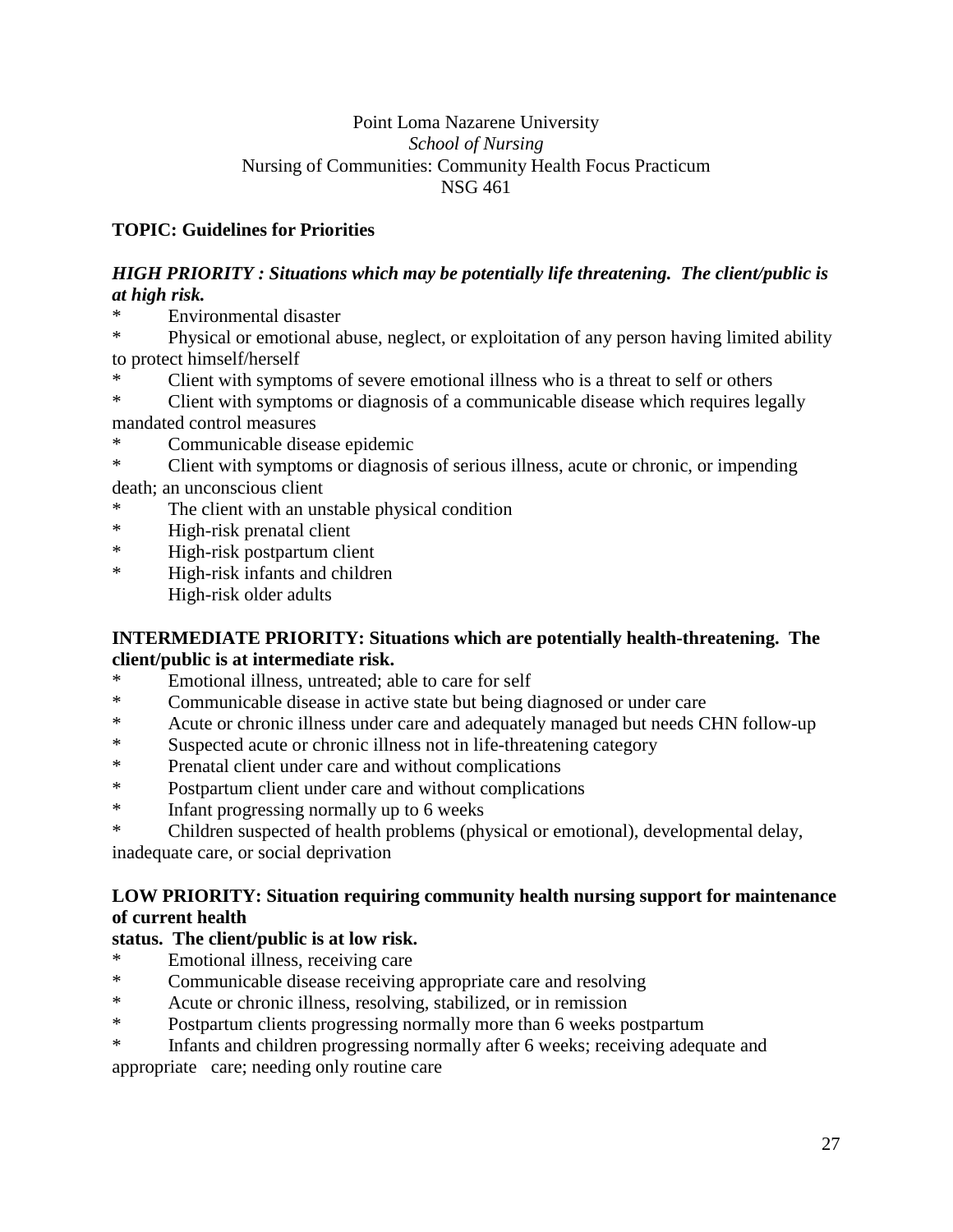### Point Loma Nazarene University School of Nursing Nursing of Communities: Community Health Focus Practicum NSG 461

# **TOPIC: Field Visit Safety**

1. Make appointments for home visits, if possible.

2. Every day, before you leave the health center, write down itinerary for the day. Include addresses and phone numbers.

3. Never leave the key in the ignition of your car. Never leave your car unlocked. If there is a possibility you may lock your keys in your car, take another set with you. Do not hide the spare key(s) somewhere on the car, as thieves are familiar with all the hiding places.

4. Always keep your car well maintained to avoid possible breakdowns. Check your gas gauge every time you start your car. Check your tires at least once a week for wear.

5. Keep your car doors locked and the windows closed whenever driving. If you need ventilation, open the window(s) one inch and use the air vents.

6. Always check the back seat of your car before entering it.

7. If you plan to lock your purse in the trunk or place it under the car seat, do this before leaving the

 health center premises. A purse can be a temptation both in homes and on the streets. **Carry** 

identification and keys in your pocket.

8. Keep your car in gear while stopped at traffic lights and stop signs. If your safety is threatened, hold down on the horn and drive away as quickly as possible.

9. Always be aware of your surroundings while walking. Be aware of your inner alarm system. Do not daydream. Walk with a determined step.

10. If someone suspicious is behind you, or ahead of you, cross the street. If necessary, crisscross from one side to another, back and forth. If you feel you are being followed, do not be afraid to run. Keep looking behind you. Be prepared to run to a residence or business, or possibly flag down a passing car.

11. Walk near the curb and avoid passing close to shrubbery, dark doorways, parked cars, or other places of concealment. When possible, avoid shortcuts, especially through backyards, parking lots and alleys.

12. Plan your route in advance.

13. If someone asks for directions, remain several feet from the car as you give them—far enough away to be safe from a hand that might grab your purse or you.

14. Do not wear revealing clothing as this may increase your vulnerability on the street or in a home.

15. Wear a name tag and carry some form of identification so clients can be assured you are a valid representative of the agency.

16. If, when you arrive at the address of intended visit, there are indications for concern, such as a gang of people or a dog, do not continue with the visit at that time. Rather plan to return on another day or with another person. Do not enter if someone appears intoxicated.

17. Knock on the door of residence and wait until occupant comes to open it. Do not enter even if someone calls "come in". You cannot know who or what may be inside.

18. Confirm with the client at the door that it is convenient to have the home visit today, or would they prefer another time. Even if there had been a telephone appointment made prior to